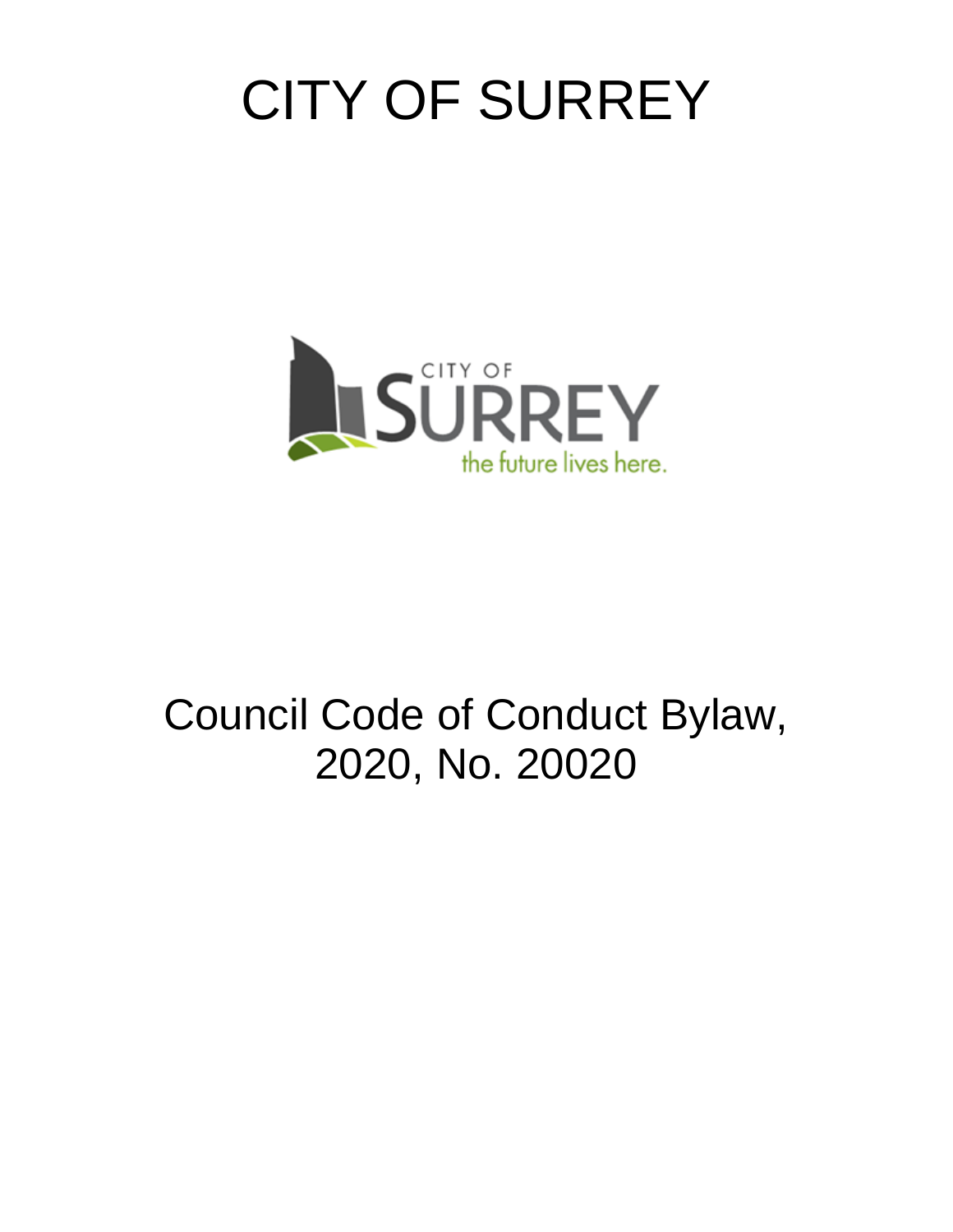# Council Code of Conduct Bylaw, 2020, No. 20020 **TABLE OF CONTENTS**

| Interactions of Council Members with Staff, Volunteers and Advisory Body Members  6 |
|-------------------------------------------------------------------------------------|
|                                                                                     |
|                                                                                     |
|                                                                                     |
|                                                                                     |
|                                                                                     |
|                                                                                     |
|                                                                                     |
|                                                                                     |
|                                                                                     |
|                                                                                     |
|                                                                                     |
|                                                                                     |
|                                                                                     |
|                                                                                     |
|                                                                                     |
|                                                                                     |
|                                                                                     |
| Availability of Individual Steps to Resolution and Mutual Resolution Procedures 14  |
|                                                                                     |
|                                                                                     |
|                                                                                     |
|                                                                                     |
|                                                                                     |
|                                                                                     |
|                                                                                     |
|                                                                                     |
|                                                                                     |
|                                                                                     |
|                                                                                     |
|                                                                                     |
|                                                                                     |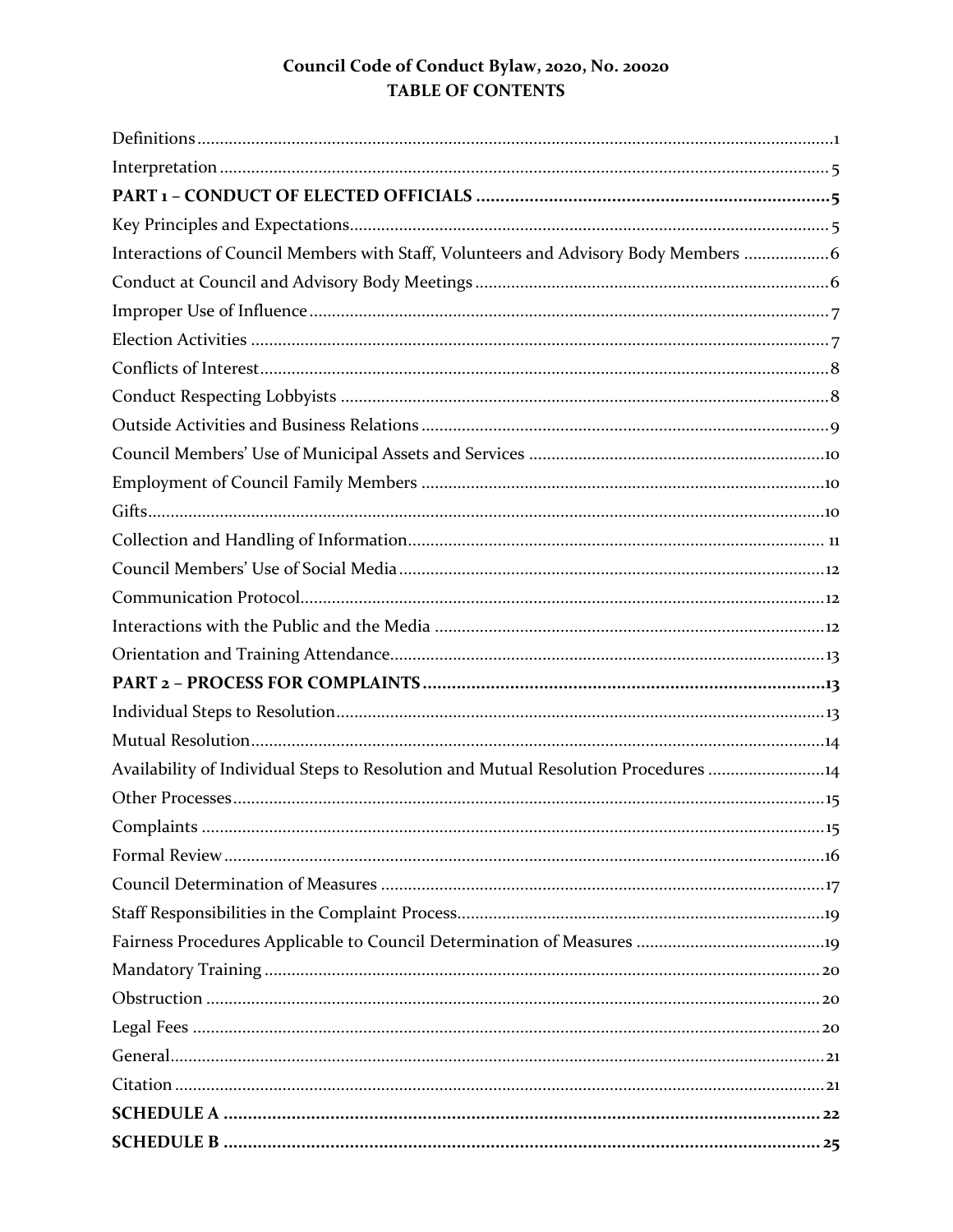#### CITY OF SURREY

#### BYLAW NO. 20020

A bylaw to regulate the conduct of Council members

.............................................................................................

**As amended by Bylaw No: 20586, 04/25/22**

THIS IS A CONSOLIDATED BYLAW PREPARED BY THE CITY OF SURREY FOR CONVENIENCE ONLY. THE CITY DOES NOT WARRANT THAT THE INFORMATION CONTAINED IN THIS CONSOLIDATION IS CURRENT. IT IS THE RESPONSIBILITY OF THE PERSON USING THIS CONSOLIDATION TO ENSURE THAT IT ACCURATELY REFLECTS CURRENT BYLAW PROVISIONS.

WHEREAS Council Members are keepers of the public trust and must uphold the highest standards of ethical behaviour in order to build and inspire the public's trust and confidence in local government;

AND WHEREAS Council Members are expected to:

- (a) make decisions that benefit the community;
- (b) act lawfully and within the authorities of the Community Charter, Local Government Act and other applicable enactments; and
- (c) be free from undue influence and not act, or appear to act, to gain financial or other benefits for themselves, family, friends or business interests;

AND WHEREAS Council wishes to conduct its business in a transparent, efficient, accountable and respectful fashion;

AND WHEREAS it is to the benefit of the community for Council to conduct its business in accordance with the City's values of community, innovation, integrity, service and teamwork;

AND WHEREAS Council Members intend to demonstrate their leadership in ethical behaviour and to promote the principles of transparency, accountability and civility through their decisions, actions and behaviour;

NOW THEREFORE The Council of the City of Surrey ENACTS AS FOLLOWS:

#### <span id="page-2-0"></span>**Definitions**

1. In this Bylaw

"Advisory Body" means a committee, task force, commission, board or other body established or appointed by Council or by the Mayor;

"Advisory Body Member" means a person sitting on an Advisory Body, and includes a Council Member appointed to the body;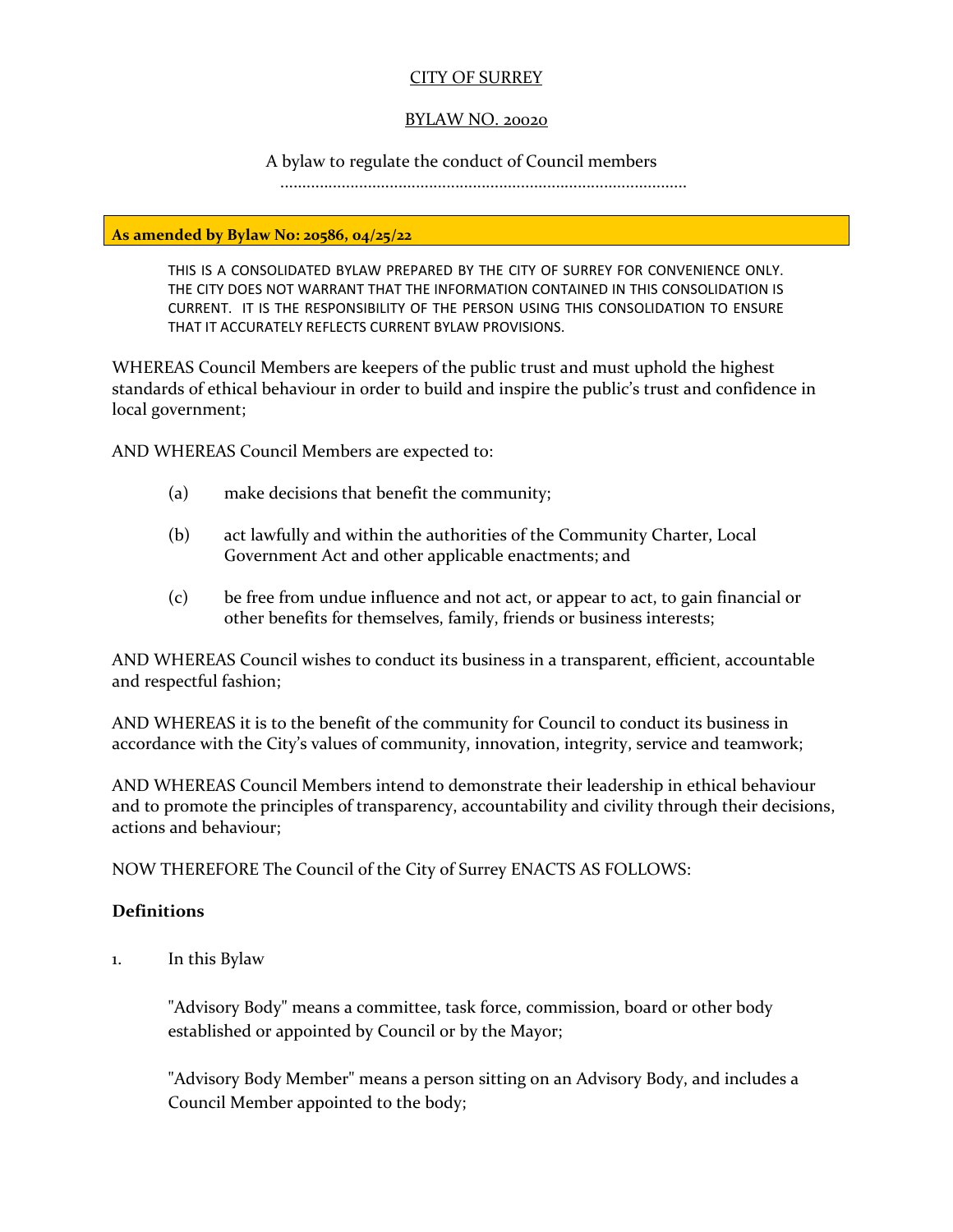"Bully and Harass" includes:

- (a) any conduct that would be contrary to the City's Respectful Workplace Policy;
- (b) any unwelcome or objectionable conduct or comment that would be considered discriminatory under the *Human Rights Code* if the conduct or comment was in respect of any of the following prohibited grounds:
	- (i) race,
	- (ii) conviction for an offence,
	- (iii) colour,
	- (iv) ancestry,
	- (v) physical disability,
	- (vi) place of origin,
	- (vii) mental disability,
	- (viii) political belief,
	- (ix) sex,
	- (x) religion,
	- (xi) age,
	- (xii) marital status,
	- (xiii) sexual orientation,
	- (xiv) family status;
- (c) Sexual Harassment;
- (d) any other unwelcome or objectionable conduct or comment by a Council Member toward another Council Member, an Advisory Body Member, Volunteer or Staff that causes that individual to be humiliated or intimidated, including verbal aggression or insults, making derogatory comments, including questioning the professional competence of an Advisory Body Member, Volunteer or Staff, calling someone derogatory names, hazing or initiation practices, vandalizing personal belongings or spreading malicious and untrue rumours;

"Campaign Period" means the period commencing the first of October immediately preceding a general election and ending on the day of the general election;

"Child" means a person toward whom a Responsible Adult has demonstrated a settled intention to treat as a child of his or her family and includes a child born within or outside marriage, an adopted child, step-child or grandchild;

"City" means the City of Surrey;

"City Business" means any City program, activity, policy, process, project or undertaking;

"City Manager" means the Municipal Officer position of the City manager;

"City Solicitor" means the Municipal Officer position of the City solicitor;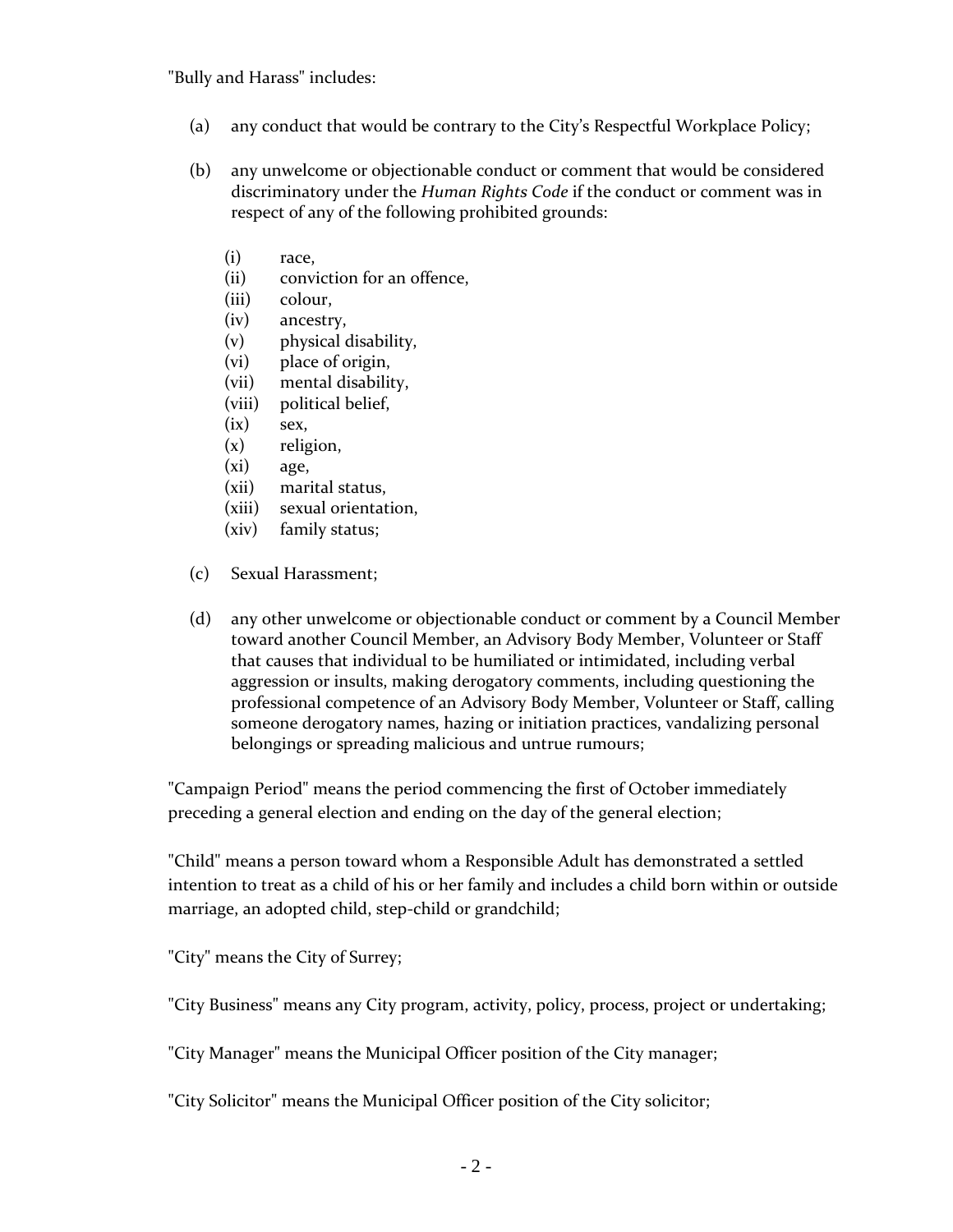"City Record" includes anything on which information is recorded or stored by graphic, electronic, mechanical or other means in any format, but does not include a computer program or any other mechanism that produces records;

"City Record System" means a system used by the City of Surrey to manage City Records from creation through to disposal or long-term preservation;

"Commissioner" means the City of Surrey Ethics Commissioner;

"Complaint Form" means a form that is filled out for the purposes of making a complaint to the Commissioner, as provided on the Surrey Ethics Commissioner Office website or as otherwise provided by the Commissioner;

"Confidential Information" means information or a record that is marked confidential by Council or Staff, that is Personal Information, that could reasonably harm the interests of individuals or organizations including the City if disclosed to persons who are not authorized to access the information, or information or a record to which section 117 of the *Community Charter* applies, including, without limitation, any:

- (a) decisions, resolutions or report contents forming part of the agenda for or from an *in-camera* meeting of Council until a Council decision has been made for the information to become public or otherwise released; and
- (b) details on Council's in camera deliberations or specific detail on whether an individual Council Member voted for or against a matter;

"Corporate Officer" means the Municipal Officer position of City Clerk that has been designated the corporate officer under section 148 of the *Community Charter*;

"Council Member" means the Mayor or a Councillor;

"Family Member" means a Spouse, a Child, a Responsible Adult, and siblings;

"Formal Complaint" means a complaint, in compliance with sections 66, 68, and 69 of this Bylaw, that the Commissioner has accepted for the purposes of a Formal Review;

"Formal Review" means the Commissioner's review of a Formal Complaint in accordance with section 70 of this Bylaw;

"Lobbying" means any communication with a Council Member by an individual who is paid or who represents a business or financial interest with the goal of trying to influence any legislative action including development decisions, business licence decisions, introduction, passage, defeat, amendment or repeal of a bylaw, motion, resolution, or development approval, zoning bylaw amendment, or termination of a City policy, program, directive, guideline, or the outcome of a decision on any matter before Council, an Advisory Body, or Staff;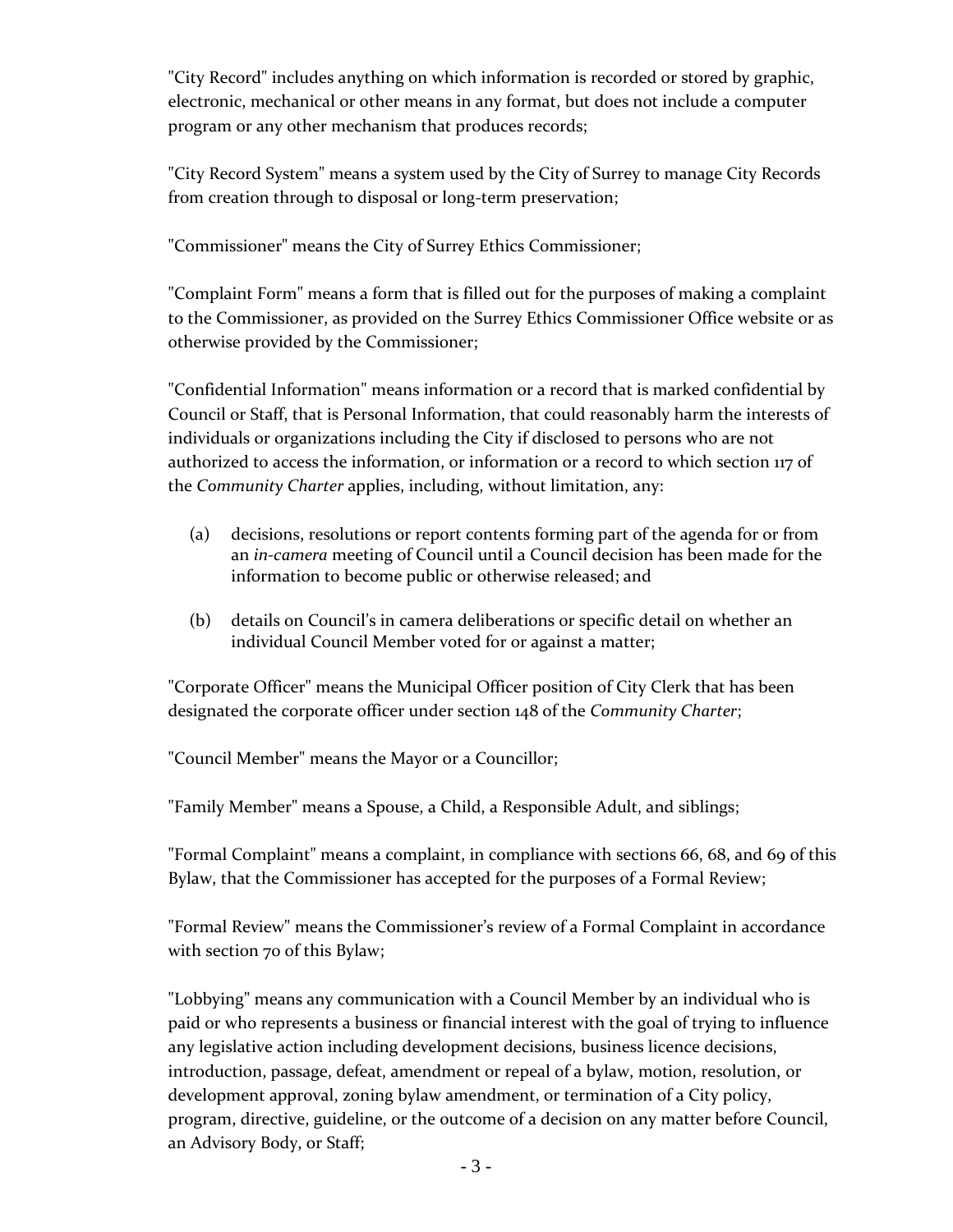"Municipal Officer" means a member of staff designated as an officer under section 146 of the *Community Charter* or a bylaw under that section;

"Personal Information" has the same meaning as in the *Freedom of Information and Protection of Privacy Act;*

"Responsible Adult" means a person who has demonstrated a settled intention to treat a Child as a member of his or her family whether or not that person is the biological parent of the Child;

"Sexual Harassment" is any verbal, written or physical conduct, comment, gesture or contact of a sexual nature that may cause offence or humiliation to a Council Member, Staff, Advisory Body Member, Volunteer or a member of the public or that might reasonably be perceived by Staff, an Advisory Body Member or Volunteer as placing a condition of a sexual nature on employment or on any opportunity for training or promotion, and examples of sexual harassment may include but are not limited to:

- (a) unwelcome remarks, questions, jokes, innuendo or taunting, about a person's body or sex, including sexist comments or sexual invitations;
- (b) verbal abuse and threats of a sexual nature;
- (c) leering, staring or making sexual gestures;
- (d) display of pornographic or other sexual materials in the form of degrading pictures, graffiti, cartoons or sayings;
- (e) unwanted physical contact such as touching, patting, pinching, hugging;
- (f) intimidation, threat or actual physical assault of a sexual nature;
- (g) sexual advances with actual or implied work-related consequences;

"Spouse" means a person to whom the person is married or with whom the person is living in a marriage-like relationship, and includes a former spouse;

"Staff" means a Municipal Officer or employee, a contractor, consultant or other service provider;

"Volunteer" means a person serving the City who is a not a Council Member, member of Staff or an Advisory Body Member;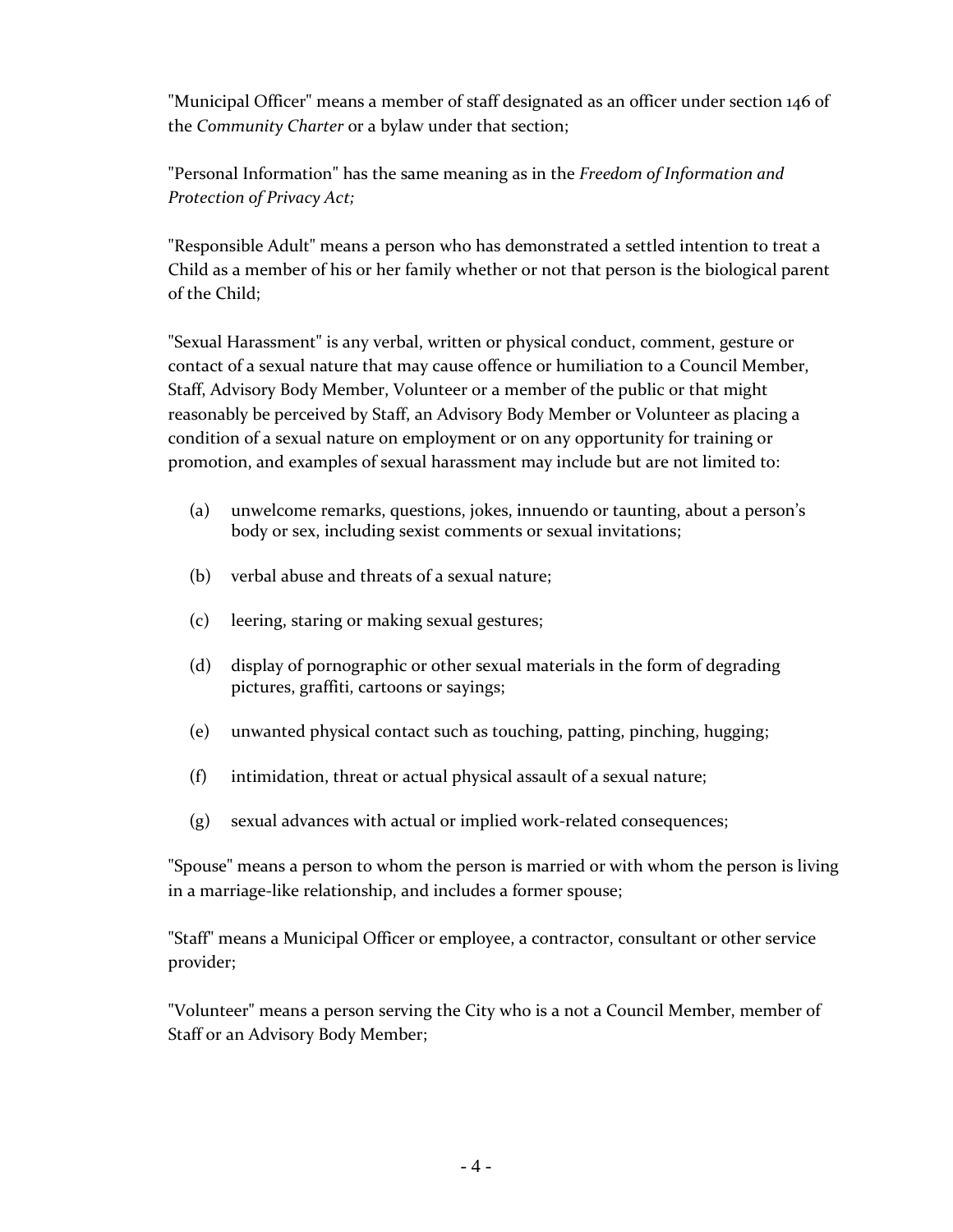"Workplace" includes, but is not limited to, work sites owned, operated or controlled by the City, including the municipal hall, operations centres, fire hall, parks locations and buildings, construction or maintenance sites, business related social functions, work locations away from the foregoing venues, work related conferences and training sessions, work related travel, telephone conversations, voice mail or electronic messaging.

#### <span id="page-6-0"></span>**Interpretation**

- 2. In this Bylaw, a reference to the Mayor, a chair, or Staff includes, in the absence of the Mayor, chair or Staff member, a reference to the person appointed as deputy or appointed to act in the place of that person from time to time.
- 3. Without limitation, this Bylaw applies in respect of the Workplace and elsewhere, and without limitation applies to the use of social media by a Council Member, but does not apply to a Council Member's conduct in their personal life.

# <span id="page-6-1"></span>**PART 1 – CONDUCT OF ELECTED OFFICIALS**

#### <span id="page-6-2"></span>**Key Principles and Expectations**

- 4. A Council Member shall not:
	- (a) contravene this Bylaw, as amended or replaced;
	- (b) contravene any other City bylaw or policy, as amended or replaced;
	- (c) breach their oath sworn upon taking office as a Council Member;
	- (d) contravene a law of British Columbia or Canada, including the British Columbia *Human Rights Code* or the *Freedom of Information and Protection of Privacy Act*;
	- (e) Bully or Harass another person;
	- (f) defame another person;
	- (g) abuse their office.
- 5. A Council Member shall treat other Council Members, Staff, Advisory Body Members, Volunteers, and the public with respect and dignity.
- 6. A Council Member shall align their conduct with the City's values of integrity, innovation, service, teamwork and community.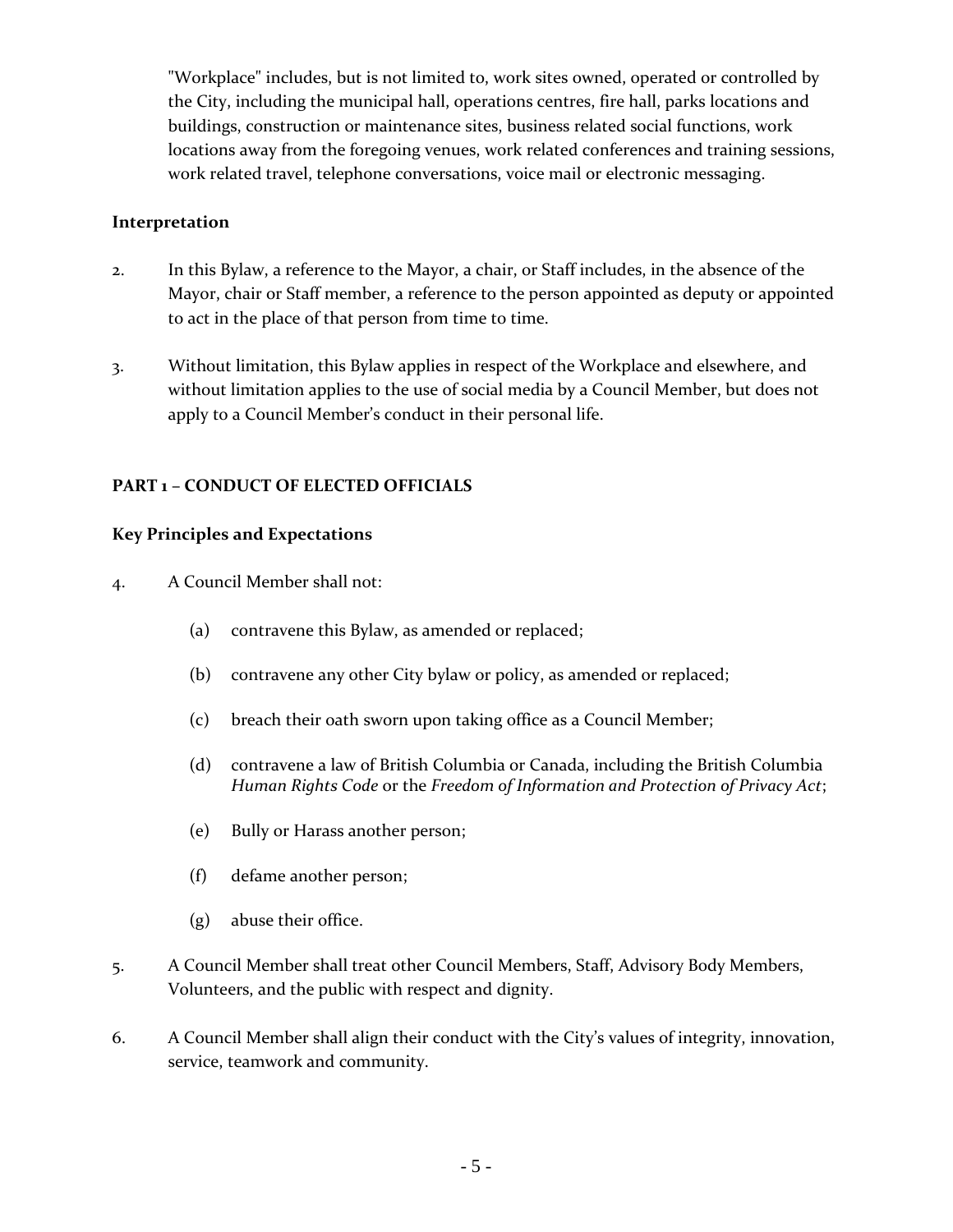6.1. The Key Principles and Expectations are intended to guide a Council Member's general conduct. The Commissioner may dismiss a complaint which alleges solely a contravention of the preamble and/or sections 5, and/or 6 of this Bylaw.

# <span id="page-7-0"></span>**Interactions of Council Members with Staff, Volunteers and Advisory Body Members**

- 7. A Council Member shall not issue instructions or directions to Staff regarding City Business except through the City Manager or the appropriate department manager.
- 8. Before, during or after a procurement process, a Council Member shall not issue instructions or directions to a contractor, tenderer, proponent, consultant or other service provider. Outside of a Council or committee meeting, a Council Member shall not communicate with a tenderer or proponent regarding the subject matter of the procurement.
- 9. A Council Member shall not interfere with, hinder or obstruct Staff, a Volunteer or an Advisory Body Member in the exercise or performance of their roles, responsibilities, powers, duties or functions.
- 10. If a Council Member has information about Staff, a Volunteer or an Advisory Body Member that the Council Member wishes to bring to the attention of the City for the purposes of a review or investigation into the conduct or an omission of the individual, the Council Member may only do so by delivering the information in writing to the City Manager. On receipt of such information, the City Manager shall conduct a review or investigation and address the matter in accordance with the City's employment agreements, bylaws and policies and with the applicable employment law or professional responsibility enactments.

# <span id="page-7-1"></span>**Conduct at Council and Advisory Body Meetings**

- 11. A Council Member must act with decorum at Council and Advisory Body meetings in accordance with the *Council Procedure By-law*, No. 15300, as amended or replaced from time to time.
- 12. Council Members shall make every effort to participate diligently in the activities of Council and Advisory Bodies or other bodies to which they are appointed by the City or by virtue of being an elected official, including intergovernmental meetings. To "participate diligently" means that a Council Member shall not be absent from meetings of Council or Advisory Body meetings, or from those of other bodies to which they are appointed by virtue of their status as a Council Member, without reasonable justification (such as illness of the Council Member, family circumstance, regional government business) for more than four consecutive scheduled meetings, for a period of 60 consecutive days, or on a regular basis.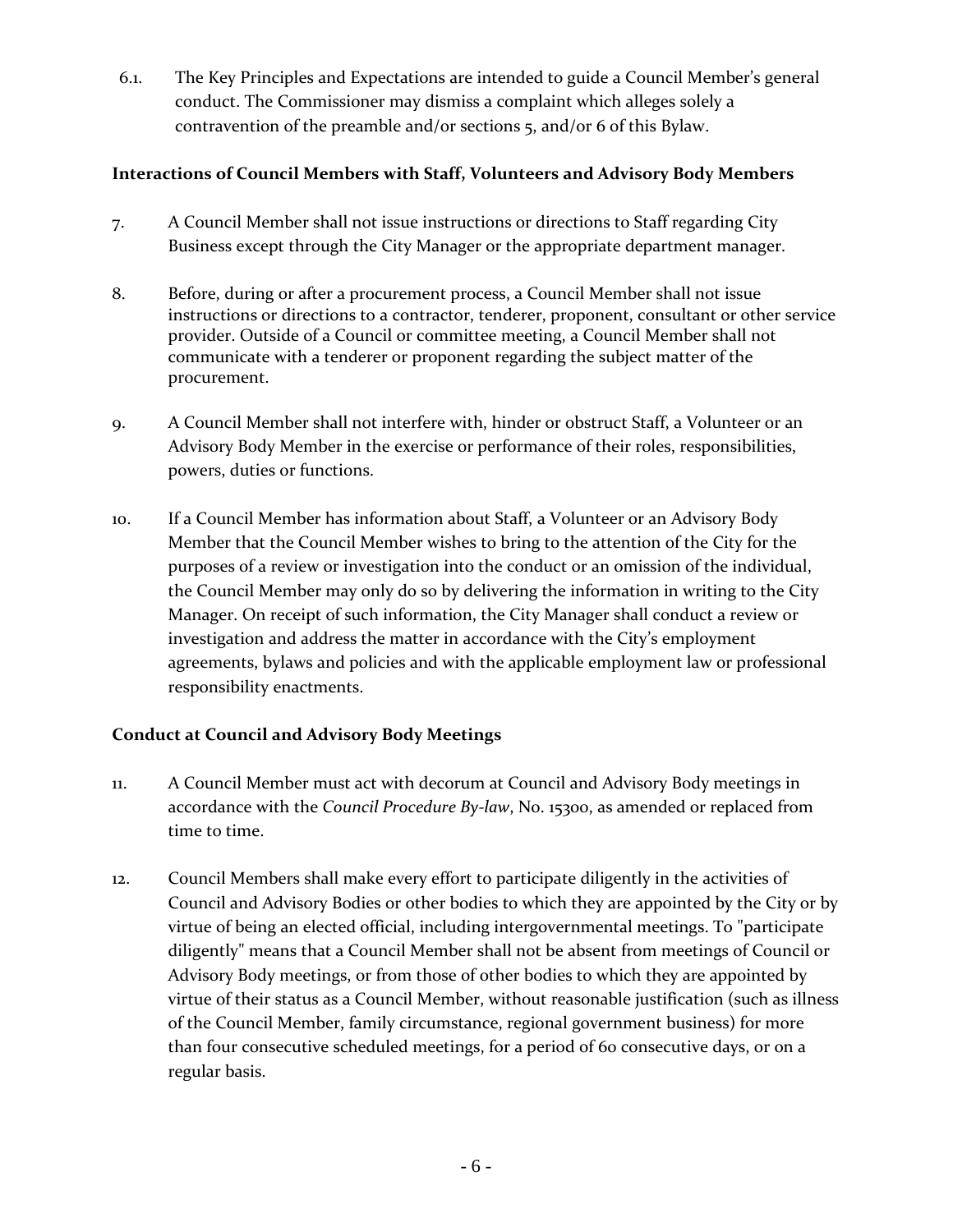#### <span id="page-8-0"></span>**Improper Use of Influence**

13. A Council Member shall only use the influence of their office in the good faith exercise of their official duties.

#### <span id="page-8-1"></span>**Election Activities**

- 14. A Council Member shall not participate in any civic events requiring them to perform official ceremonial duties between the last day of the nomination period and the voting day, as defined in the *Local Government Act*, unless authorized by a resolution of Council.
- 15. A Council Member shall comply with the *Local Government Act* and the *Local Elections Campaign Financing Act* when undertaking election campaign activities and fundraising.
- 16. A Council Member shall not use the City's employees, property or resources for election campaign or fundraising activities at any point during a term of office, unless those resources are similarly available to all candidates and the fees associated with the use of the employees, property or resources has been paid for with election campaign funds. Without limiting the generality of the foregoing, this prohibition applies to:
	- (a) data sets and Personal Information collected and maintained by the City;
	- (b) office space; and
	- (c) City websites or external websites paid for by the City.
- 17. A Council Member may include a link on his or her campaign website to the City's website or an external website paid for by the City.
- 18. During the Campaign Period, a Council Member shall not:
	- (a) deliver City funded newsletters or conduct open houses funded by the City;
	- (b) distribute mass e-mails from the Council Member's City e-mail address, unless the communication arises from an emergency and the communication is authorized by the City Manager;
	- (c) update websites that are either City hosted or paid for by the City;
	- (d) use social media and internet resources such as Twitter, Facebook or Instagram in the Council Member's personal name, unless those accounts include a disclaimer that they are not City-funded and do not reflect City policy; nor
	- (e) request that City employees work on an election campaign during hours in which the employee receives compensation from the City, unless the work both unavoidably overlaps with the regular duties of the employee and is minor and infrequent, such as coordinating campaign schedules with the Council Member's calendar or redirecting citizens with campaign questions to campaign staff.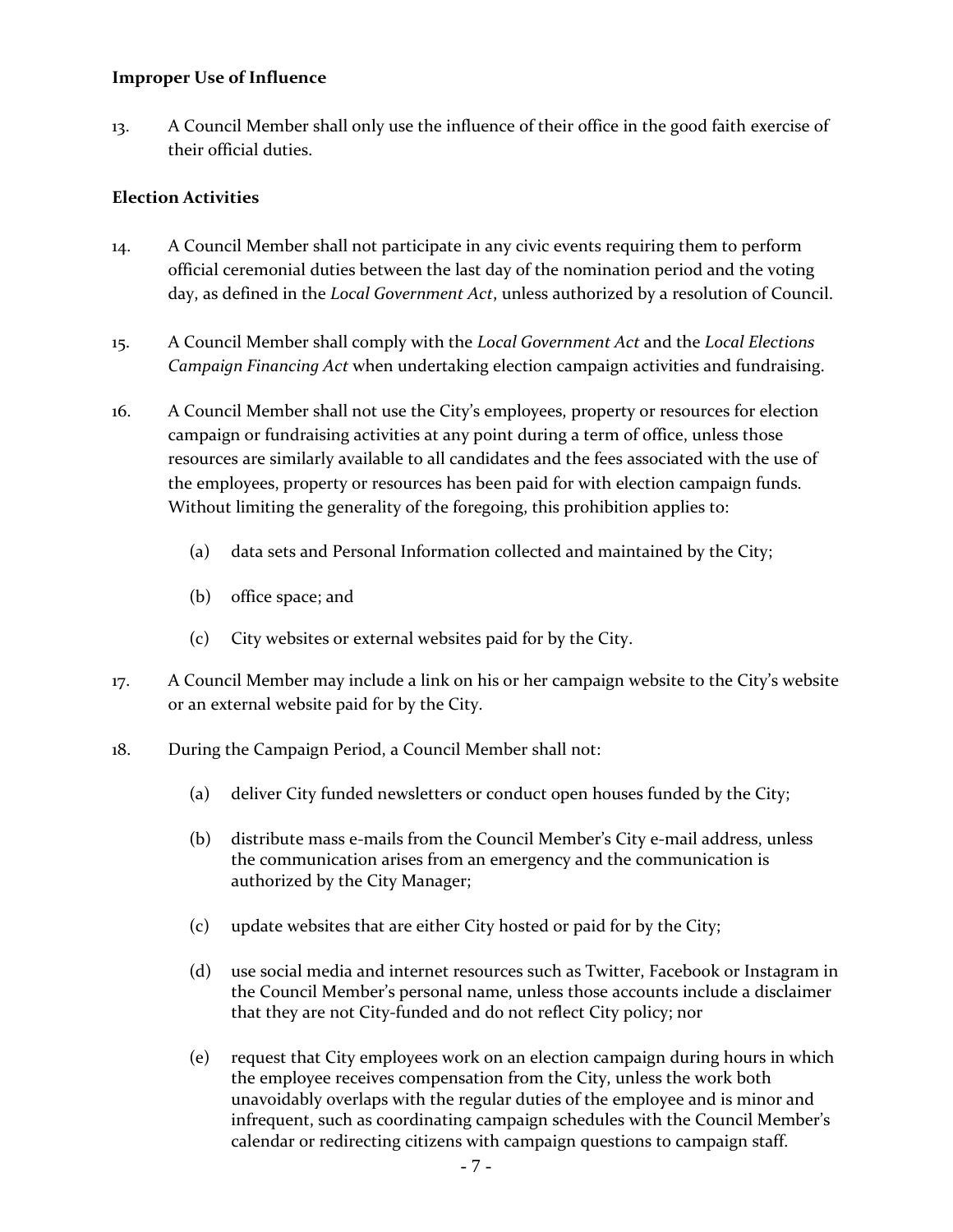19. Council Members and their staff may take unpaid leave from the Council Member's office to work on an election campaign.

#### <span id="page-9-0"></span>**Conflicts of Interest**

- 20. A Council Member shall rigorously avoid situations which may result in claims of pecuniary interest, conflict of interest or bias.
- 21. A Council Member must disclose any conflict of interest in accordance with section 100 of the *Community Charter* and, if conflicted, must refrain from participating in a meeting in accordance with section 101 of the *Community Charter.*
- 22. In respect of each matter before Council, a Council Member shall:
	- (a) assess whether they have a conflict of interest, if necessary, with the advice of the Commissioner; and
	- (b) determine whether it is necessary to seek independent legal advice, at their own cost except where the City Manager approves the cost if concerned about the validity of an affected bylaw or resolution, with respect to any situation which may result in a conflict of interest.
- 23. If a Council Member believes they may have or may reasonably be perceived to have a conflict of interest in respect of a matter in a Council or Advisory Body meeting, the Council Member shall:
	- (a) notify the Mayor or the Chair of the meeting that the Council Member has a conflict of interest prior to the matter being considered, and the Council Member shall restate the conflict of interest each time the matter arises before Council;
	- (b) refrain from discussing the matter with any other Council Member publicly or privately; and
	- (c) leave the meeting room if the matter is discussed and not return until discussion has ended or voting on the matter has been concluded.

# <span id="page-9-1"></span>**Conduct Respecting Lobbyists**

- 24. Lobbying is a permitted but regulated activity in the City.
- 25. A Council Member shall follow the City's rules respecting Lobbying.
- 26. A Council Member shall report any such violation or attempted violation of the City's rules respecting Lobbying to the Municipal Official responsible for Lobbying or to the Commissioner, unless the Council Member believes in good faith that the violation or attempted violation was inadvertent or insignificant.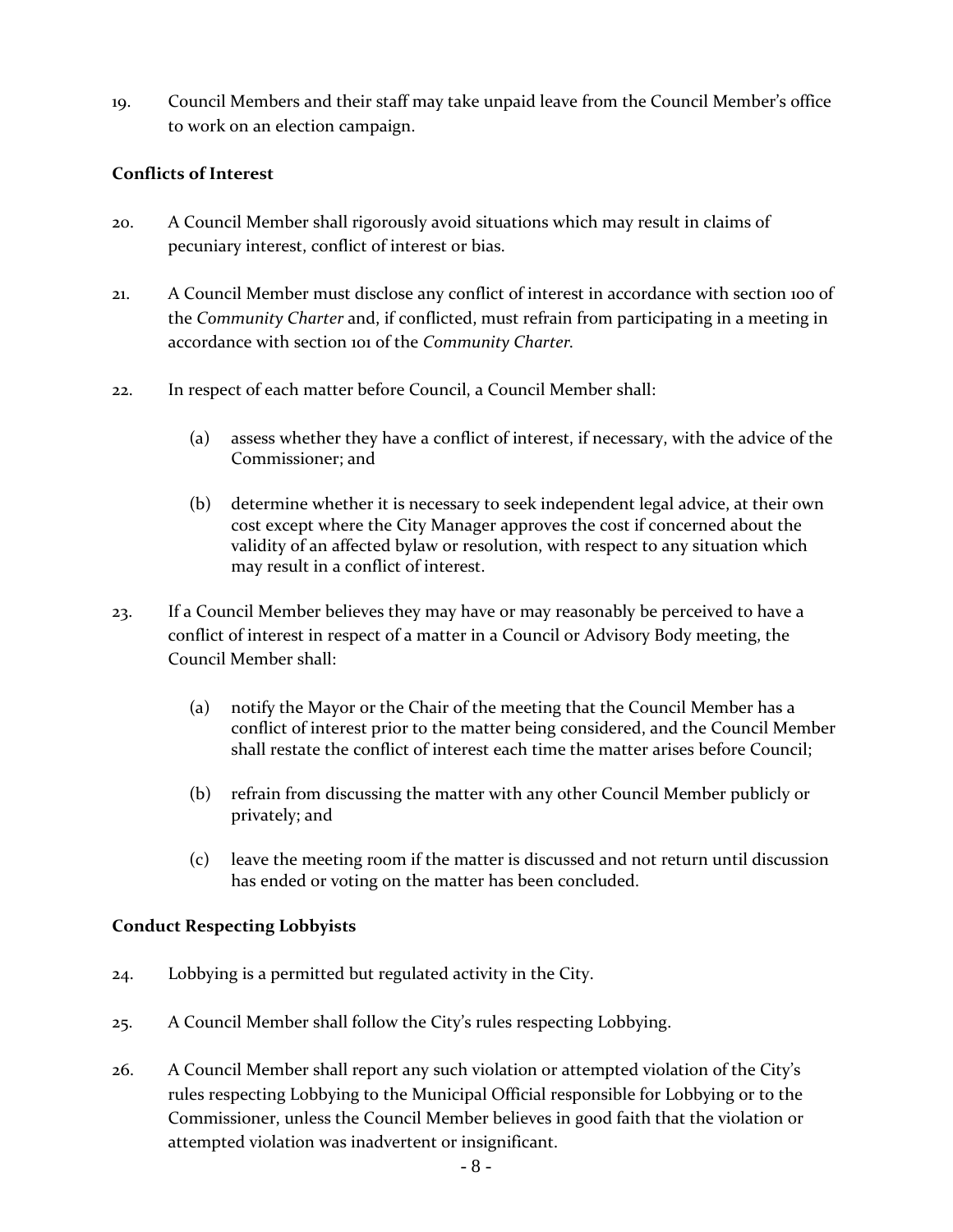#### <span id="page-10-0"></span>**Outside Activities and Business Relations**

- 27. A Council Member who engages in another profession, business or occupation concurrently with holding office shall not allow such outside employment to affect the Council Member's integrity, independence or competence. Without restricting the scope of this duty, the following shall be a contravention of this part of the Code of Conduct:
	- (a) acting as an officer or director for a business that receives municipal funds in the form of grants or payments for goods or services;
	- (b) acting as an officer or director for a business that lobbies the City;
	- (c) allowing the prospect of future employment by a person other than the City to affect the Council Member's performance of his or her duties to the City;
	- (d) borrowing money from any person who regularly does business with the City, unless such person is an institution or company who shares are publicly traded and who is regularly in the business of lending money, such as a credit union;
	- (e) acting as a paid agent before Council or an Advisory Body;
	- (f) receiving compensation for referrals to a specific business;
	- (g) receiving compensation that is dependent on the business being awarded a contract with the City;
	- (h) subject to sections 40 through 43, providing advice for renumeration to any person who is involved in litigation or lobbying against the City, unless the Council Member first gives written notice of the relationship to the Commissioner.
- 28. A Council Member may obtain advice from the Commissioner on whether a new profession, business or occupation is compatible with their obligations under section 27 of this Bylaw. Provided that the Council Member made full and frank disclosure to the Commissioner at the time they sought advice, the Commissioner's opinion shall be the final determination of whether a Council Member has contravened section 27 of this Bylaw.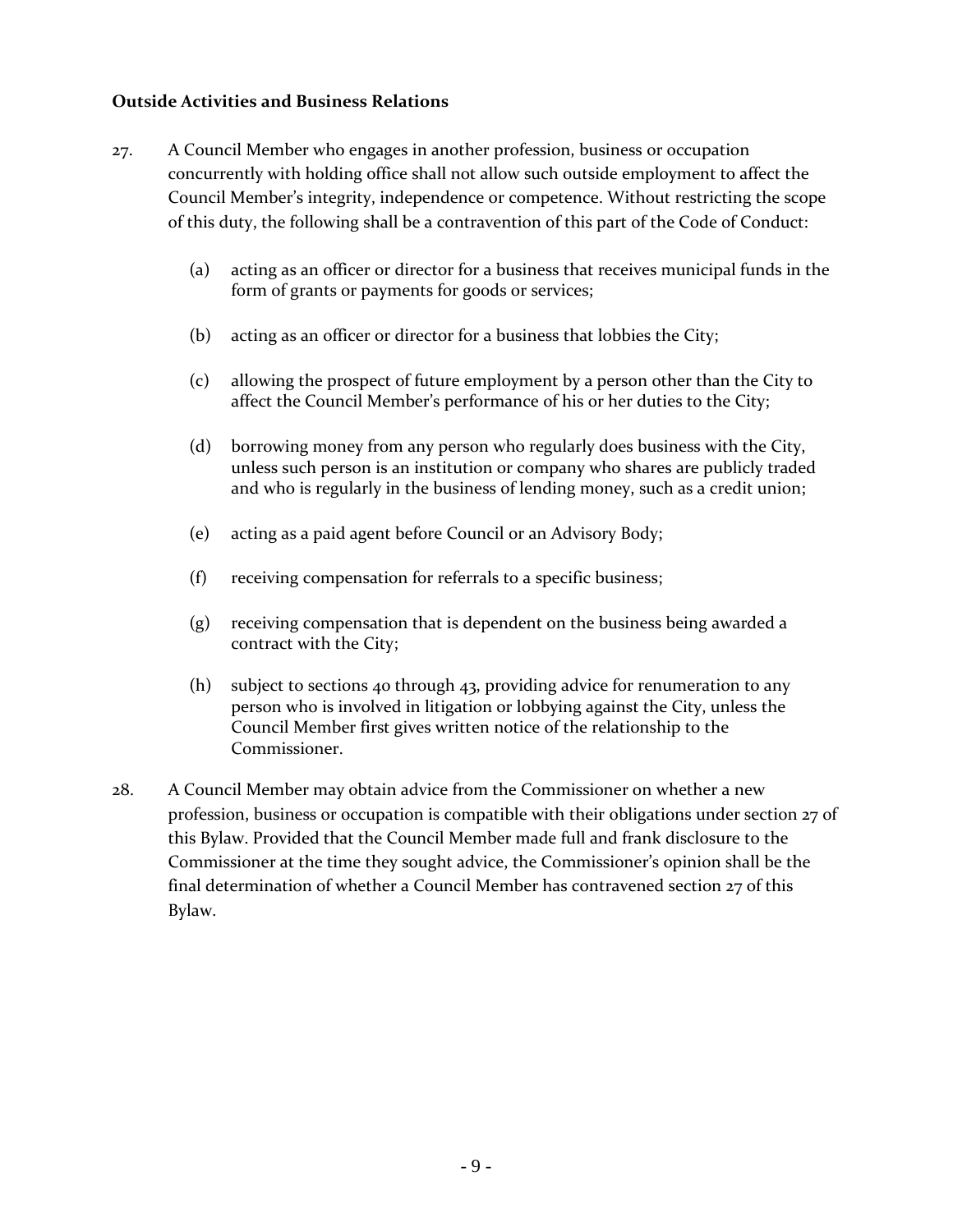# <span id="page-11-0"></span>**Council Members' Use of Municipal Assets and Services**

- 29. A Council Member shall not use, or permit the use of, City land, facilities, equipment, supplies, services, property, employees or other resources for activities other than City Business unless the use or the permission is on the same terms and conditions that the land, facilities, equipment, supplies, services, property, employees or other resources are available to the general public. Accordingly, a Council Member shall not obtain personal gain from the use or sale of City-developed intellectual property, including all discoveries, inventions, know-how, improvements, developments, processes, technology, compositions, designs, techniques, methods, industrial designs, compositions, prototypes, models, literary work, research, drawings, software and trade secrets whether or not capable of patent, industrial design, copyright or trademark protection, or any other type of protection. Council Members acknowledge and do not dispute that all such property that a Council Member may prepare, use or encounter while holding office will be and remains the City's exclusive property.
- 30. A Council Member shall not request Staff to undertake personal or private work on behalf of the Council Member, nor shall a Council Member accept such work from Staff.

# <span id="page-11-1"></span>**Employment of Council Family Members**

- 31. A Council Member shall not attempt to influence personnel decisions regarding the decision to hire, transfer, promote, demote, discipline, or terminate an Advisory Body Member, a Volunteer or Staff. This prohibition includes giving references to any person applying for a position at the City and forwarding copies of an applicant's resume to any person hiring for any position at the City.
- 32. A Council Member shall not attempt to obtain a benefit from the City for a Family Member.

#### <span id="page-11-2"></span>**Gifts**

- 33. For the purpose of sections 33 through 39 of this Bylaw, a gift or benefit is an item or service of value that is received by a Council Member for their personal use, including, but not limited to money, gift cards, tickets to events, clothing, jewelry, pens, food or beverages, discounts/rebates on personal purchases, free or subsidized drinks or meals, entertainment, participation in sport and recreation activities, and invitations to social functions.
- 34. A Council Member must comply with the restrictions on accepting gifts in section 105 of the *Community Charter* and must disclose any permitted gifts over \$250 in accordance with section 106 of the *Community Charter.*
- 35. A gift or benefit provided to a Council Member's Family Member or staff in relation to City Business is deemed to be a gift or benefit to that Council Member.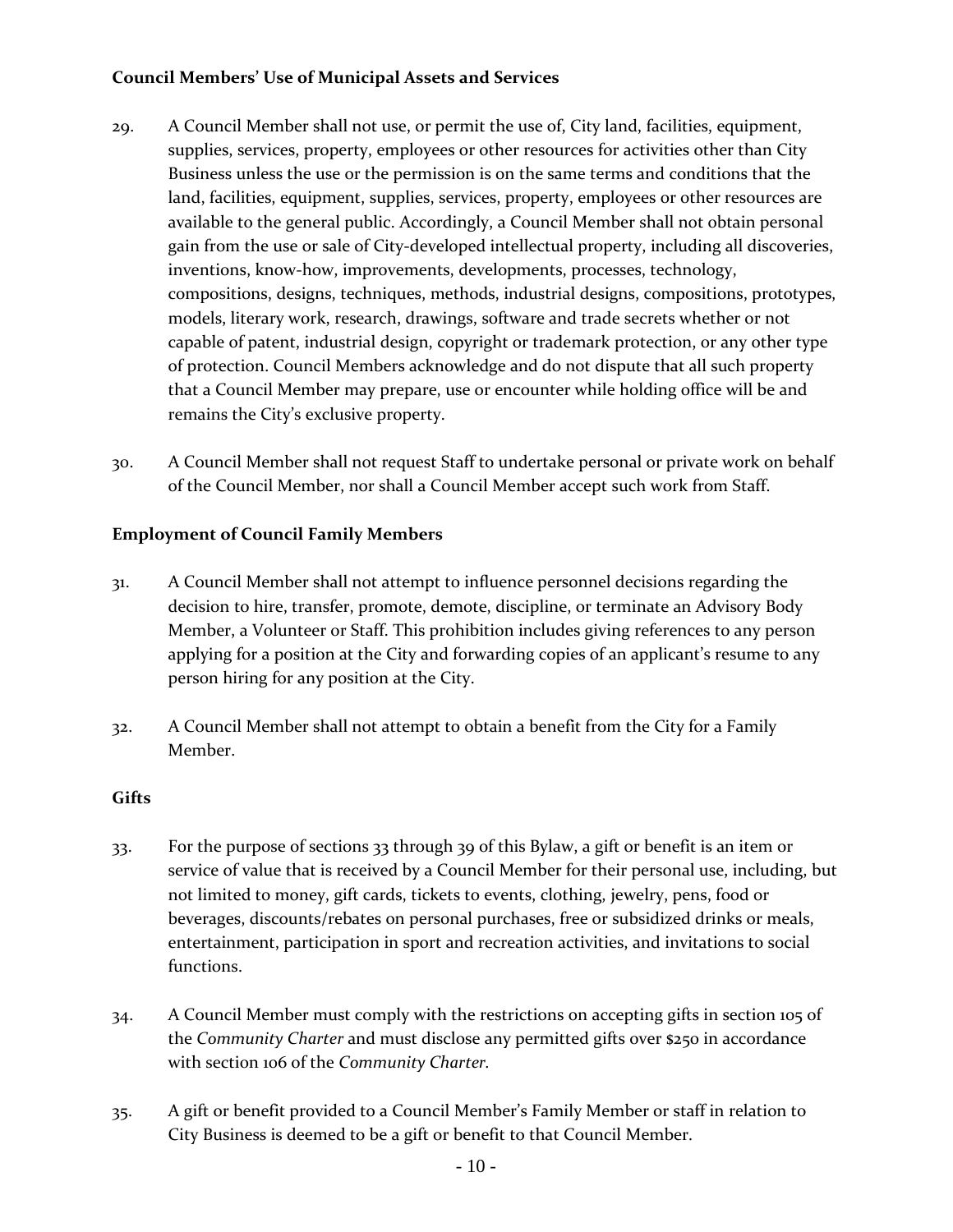- 36. If a Council Member is required to disclose to a Municipal Officer the nature of the gift or benefit, the Council Member shall also include a description of its source, including if the gift is from a corporation, the full names and addresses of at least two individuals who are directors of the corporation; when it was received; and the circumstances under which it was given and accepted.
- 37. The Municipal Officer shall provide a copy of this disclosure under section 36 to the Commissioner.
- 38. On receiving the disclosure statement, the Commissioner shall examine it to ascertain whether the receipt of the gift or benefit might, in her or his opinion, create a conflict between a private interest and the public duty of the Council Member. If the Commissioner makes that preliminary determination, the Commissioner shall call upon the Council Member to justify the receipt of the gift or benefit.
- 39. If the Commissioner considers the receipt was in contravention of this Bylaw or the *Community Charter*, the Commissioner may direct the Council Member to return the gift, reimburse the donor for the value of any gift or benefit already consumed, or forfeit the gift.

# <span id="page-12-0"></span>**Collection and Handling of Information**

- 40. A Council Member shall not release any Confidential Information unless the Council Member is specifically authorized to release it by:
	- (a) a resolution of Council to use or release the Confidential Information, and then only to the extent of the Council authorization;
	- (b) authorized discussion of the Confidential Information at a meeting that is open to the public; or
	- (c) lawful authorization under separate legal authority.
- 41. A Council Member must not discuss or disclose Personal Information of others to any person, except in a manner that complies with the duty to protect Personal Information under the *Freedom of Information and Protection of Privacy Act.*
- 42. A Council Member shall take reasonable care to prevent unauthorized access to Confidential Information or Personal Information by unauthorized persons. If a Council Member learns of unauthorized access to Confidential Information or Personal Information, the Council Member shall report this information to the City Manager as soon as possible.
- 43. A Council Member shall comply with the directions of the Corporate Officer respecting the use of the City Record System.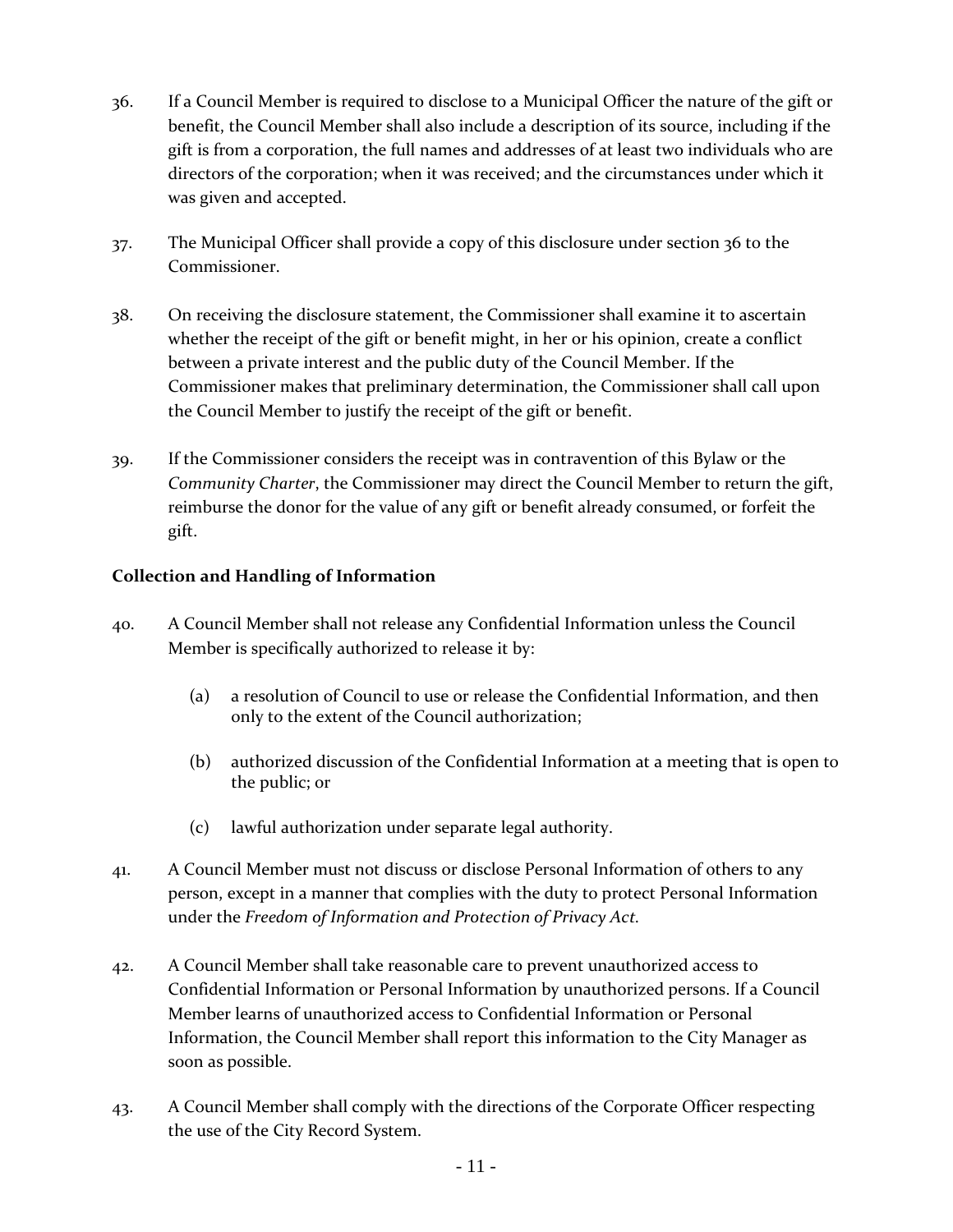# <span id="page-13-0"></span>**Council Members' Use of Social Media**

- 44. A Council Member shall not publish Confidential Information on social media, unless authorized in accordance with the provisions of section 40 of this Bylaw.
- 45. A Council Member shall not publish information or an opinion on social media about City Business, unless the publication republishes the information that has been released by the City without alteration or the opinion includes a statement to the effect that the "opinion expressed is my own and does not necessarily reflect the view or opinions of the City of Surrey or other members of Surrey Council".
- 46. Without limiting any other obligation imposed by this Bylaw, a Council Member shall not use or allow the use of their social media account for purposes that include content that:
	- (a) Bullies or Harasses another Council Member, an Advisory Body Member, a Volunteer, Staff or a member of the public; or
	- (b) evidences bias or a reasonable apprehension of bias in relation to a matter that is the subject of a statutory or other public hearing.
- 47. A Council Member shall take steps to remove from their social media account any publication by another person of content that violates this Bylaw.

# <span id="page-13-1"></span>**Communication Protocol**

48. Council may appoint the spokesperson on City Business. Once a spokesperson has been appointed, a Council Member that is not appointed as the spokesperson shall ensure that inquiries from the public and media on the City's position are directed to the spokesperson. A Council Member communicating their own opinion shall ensure that the communication clearly indicates that it is the Council Member's own position. Nothing in this section prevents Council from appointing multiple spokespersons or changing the appointed spokesperson. Where no spokesperson has been appointed, the Mayor shall act as the spokesperson.

# <span id="page-13-2"></span>**Interactions with the Public and the Media**

- 49. A Council Member shall accurately communicate the decisions of the Council, even if they disagree with the majority decision of Council.
- 50. When discussing the fact that they did not support a decision, or voted against the decision, or that another Council Member did not support a decision or voted against a decision, a Council Member shall refrain from making disparaging comments about other Council Members or about Council's processes and decisions.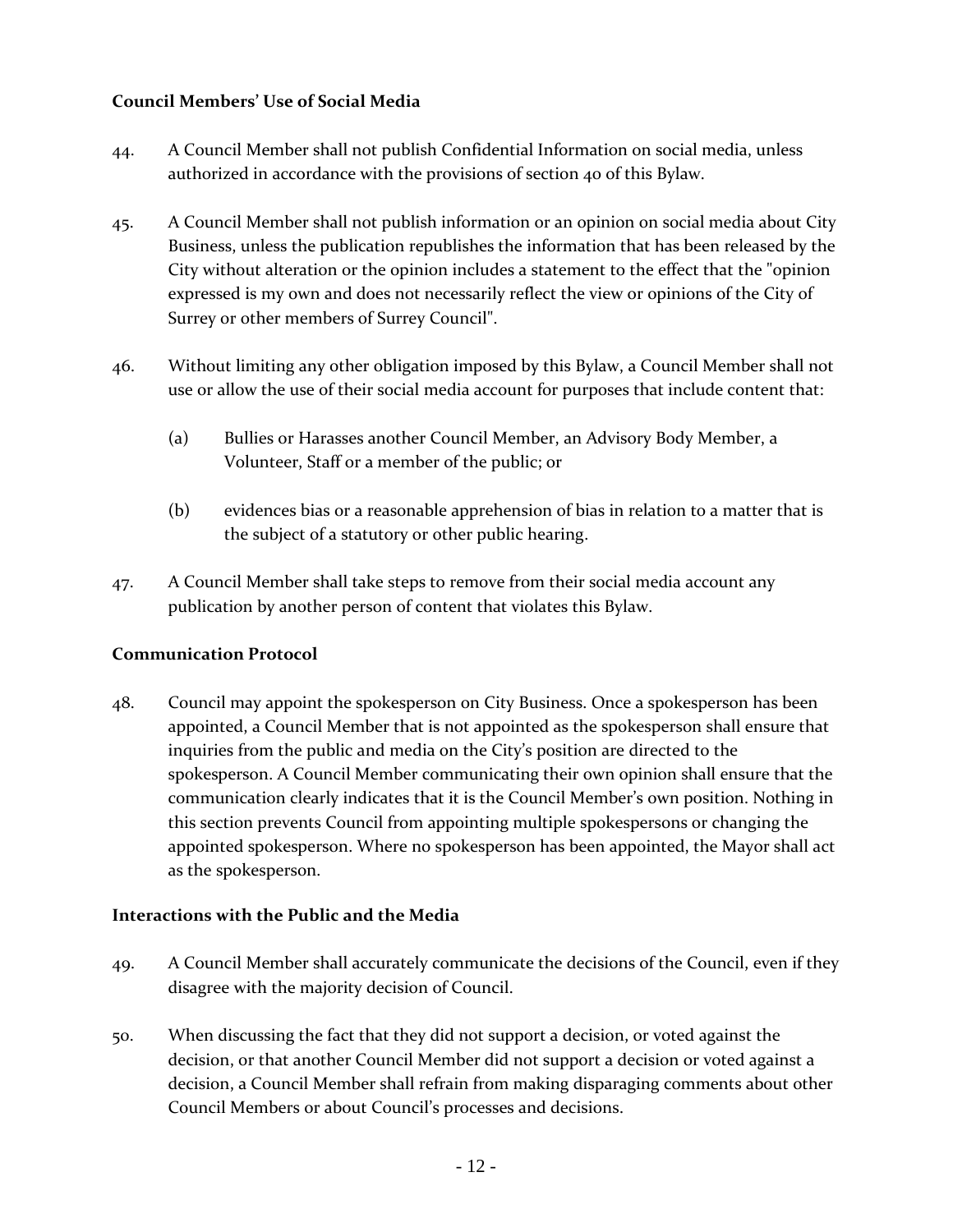51. Nothing in this Bylaw is intended to affect rights under the *Charter of Rights and Freedoms*.

# <span id="page-14-0"></span>**Orientation and Training Attendance**

- 52. After first being elected, a Council Member shall attend all sessions of orientation training on City Business that are identified as mandatory by the Commissioner unless doing so is not practically possible.
- 53. A Council Member shall attend any sessions of training on City Business that are identified as mandatory by Council, the City Manager, the City Solicitor, the Corporate Officer or the Commissioner, unless doing so is not practically possible.

# <span id="page-14-1"></span>**PART 2 – PROCESS FOR COMPLAINTS**

# <span id="page-14-2"></span>**Individual Steps to Resolution**

- 54. If a Council Member, an Advisory Body Member or Staff considers that they have been subjected to a contravention of this Bylaw by a Council Member and if they are comfortable discussing the matter directly with the Council Member, they may inform the Council Member of the alleged contravention and request an apology and, if applicable, that the contravention cease immediately.
- 55. If the complainant is unable to discuss the matter directly with the Council Member, or if after discussion the contravention continues, the complainant may inform the City Manager of the allegation. The City Manager may then agree to act as an advisor to aid the complainant or appoint an advisor as the City Manager deems suitable.
- 56. The advisor acting under section 55 shall assist the complainant, including discussing the alleged contravention with the Council Member to resolve the complaint.
- 57. If the complainant is not satisfied with the outcome after the advisor has finished assisting the complainant under section 56, the complainant may proceed to Mutual Resolution or a Formal Complaint by submitting a Complaint Form with the Commissioner within 10 days of being informed by the advisor of the outcome.
- 58. Nothing in this Bylaw precludes the complainant from making reasonable efforts in good faith to address the complaint internally and informally without resort to the Mutual Resolution or Formal Review procedures set out in this Bylaw.
- 59. Nothing in this Bylaw precludes the complainant from taking measures that the complainant is entitled to take under law, including but not limited to filing a human rights complaint, a grievance or other applicable process under a collective agreement, a complaint with WorkSafe BC, or other proceedings, as applicable.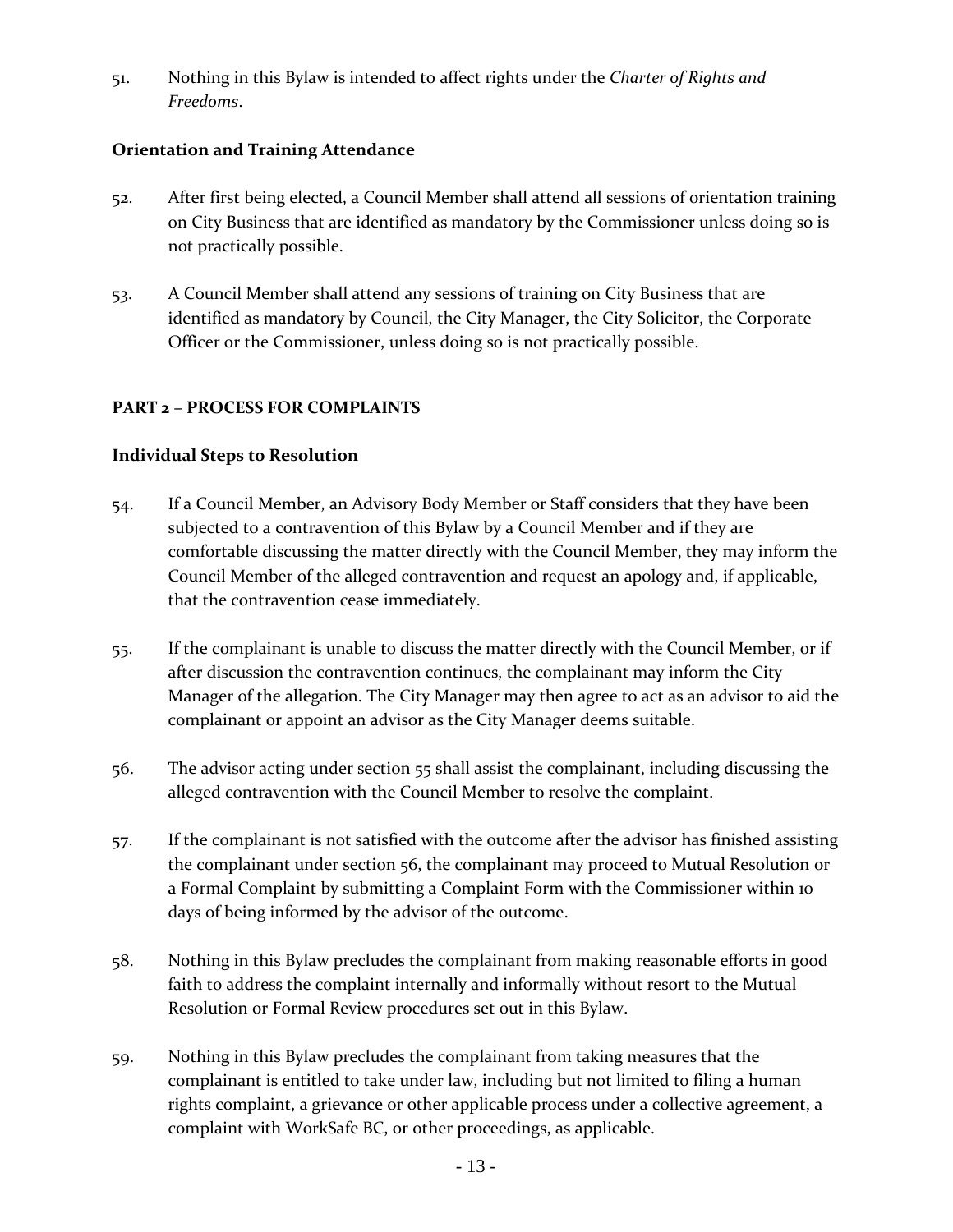60. Discussions regarding the complainant's concerns are confidential, advisory and informal in nature. The only exception to the Commissioner or an advisor maintaining confidentiality is if they deem the complaint to indicate a possible physical threat to any person. In that case, the advisor must immediately inform the City Solicitor of the complaint and inform the complainant of this requirement to do so. The City Solicitor must then promptly request the Commissioner to initiate an investigation and inform the complainant of this request and may take any additional steps deemed appropriate to deal with the possible physical threat.

#### <span id="page-15-0"></span>**Mutual Resolution**

- 61. If the Individual Steps to Resolution process is unsuccessful in resolving the complaint, at the request of the complainant and with the agreement of the Council Member, a third party will be selected under section 62 to act as a mediator to assist the individuals in resolving the complaint through mediation. If the parties cannot agree to resolve the complaint through Mutual Resolution, then the complainant may elect to proceed to Formal Review.
- 62. The role of the mediator is to help the complainant and the Council Member come to an agreement, and not to advocate a position or impose a decision. The mediator will be selected by agreement of the complainant and the Council Member, with the Commissioner retaining the right to select a mediator if the complainant and the Council Member are unable to agree.
- 63. Both the complainant and the Council Member may be accompanied by a representative of their choice, including a lawyer or if the complainant is a member of a union, a union representative or a lawyer on behalf of the union, or both. If the complaint is resolved through Mutual Resolution, a record of the resolution of the complaint will be given to the complainant, the Council Member and the Commissioner. If the mediator has recommendations for the City to consider, the mediator will forward these recommendations to the Commissioner and the City Solicitor. The resolution and recommendations must be kept in confidence by the Commissioner, City Solicitor and the parties, unless the parties agree in writing to disclose the information.
- 64. If Mutual Resolution is not successful in resolving the complaint, the complainant may pursue other options by confirming in writing his or her election to the Commissioner within ten working days of receiving the mediator's report.

# <span id="page-15-1"></span>**Availability of Individual Steps to Resolution and Mutual Resolution Procedures**

64.1. The procedures under sections 54 through 64 of this Bylaw are available only to a complainant who is a Council Member, an Advisory Body Member, or Staff.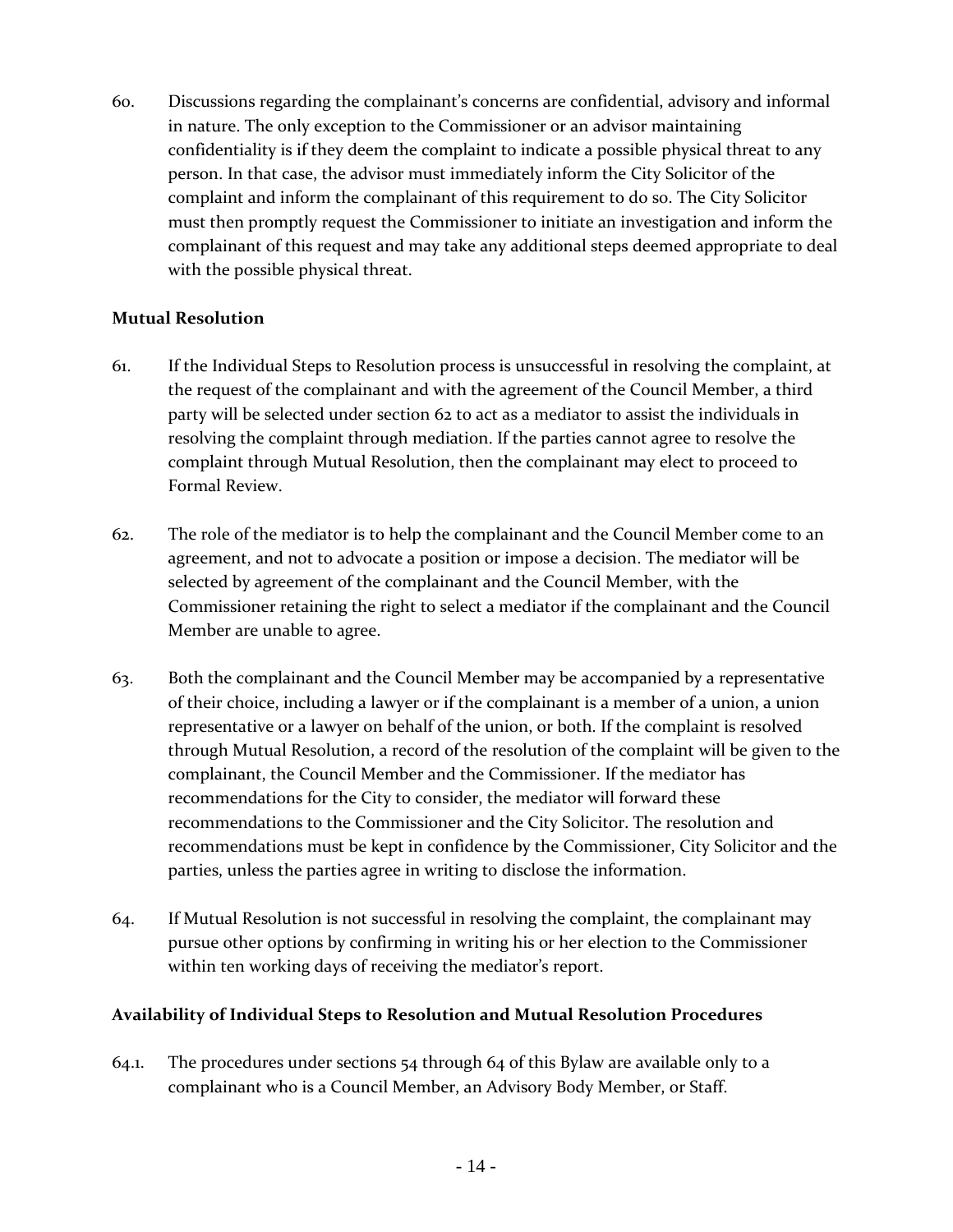#### <span id="page-16-0"></span>**Other Processes**

- 65. Failing Mutual Resolution, a breach of this Bylaw can be determined for the purposes of proceeding with a Council measure under section 74 by way of:
	- (a) an admission by the Council Member;
	- (b) an agreement with the Council Member;
	- (c) a report from a standing or select committee invested with investigation powers under section 134 of the *Community Charter*;
	- (d) a Formal Review.

#### <span id="page-16-1"></span>**Complaints**

- 66. Any person who has witnessed or experienced conduct by a Council Member which they believe to be in contravention of this Bylaw, or another City policy governing conduct of a Council Member may submit a Complaint Form to the Commissioner in accordance with sections 68 and 69 of this Bylaw.
- 67. If a Designated Management Employee, as defined in the City's Respectful Workplace Policy, receives a complaint under the Respectful Workplace Policy, the Designated Management Employee may elect to refer the Complaint Form to the Commissioner for resolution pursuant to this Bylaw.
- 67.1. If a Complaint Form is submitted that, on its face, is not made with respect to a breach of this Bylaw, or if the Commissioner determines that the complaint would be more appropriately addressed through another process, including if the complaint is:
	- (a) an allegation of a criminal nature consistent with the Criminal Code;
	- (b) with respect to non-compliance with a more specific Council policy or bylaw with a separate complaint procedure; or
	- (c) with respect to a matter that is subject to another outstanding process, such as a court proceeding or a human rights complaint,

the Commissioner shall reject the Complaint Form, or part of the Complaint Form, and will notify the complainant in writing that the complaint is not within the jurisdiction of this Bylaw, or that the complaint would be more appropriately addressed through another process, as the case may be, and set out any additional reasons and referrals the Commissioner considers appropriate.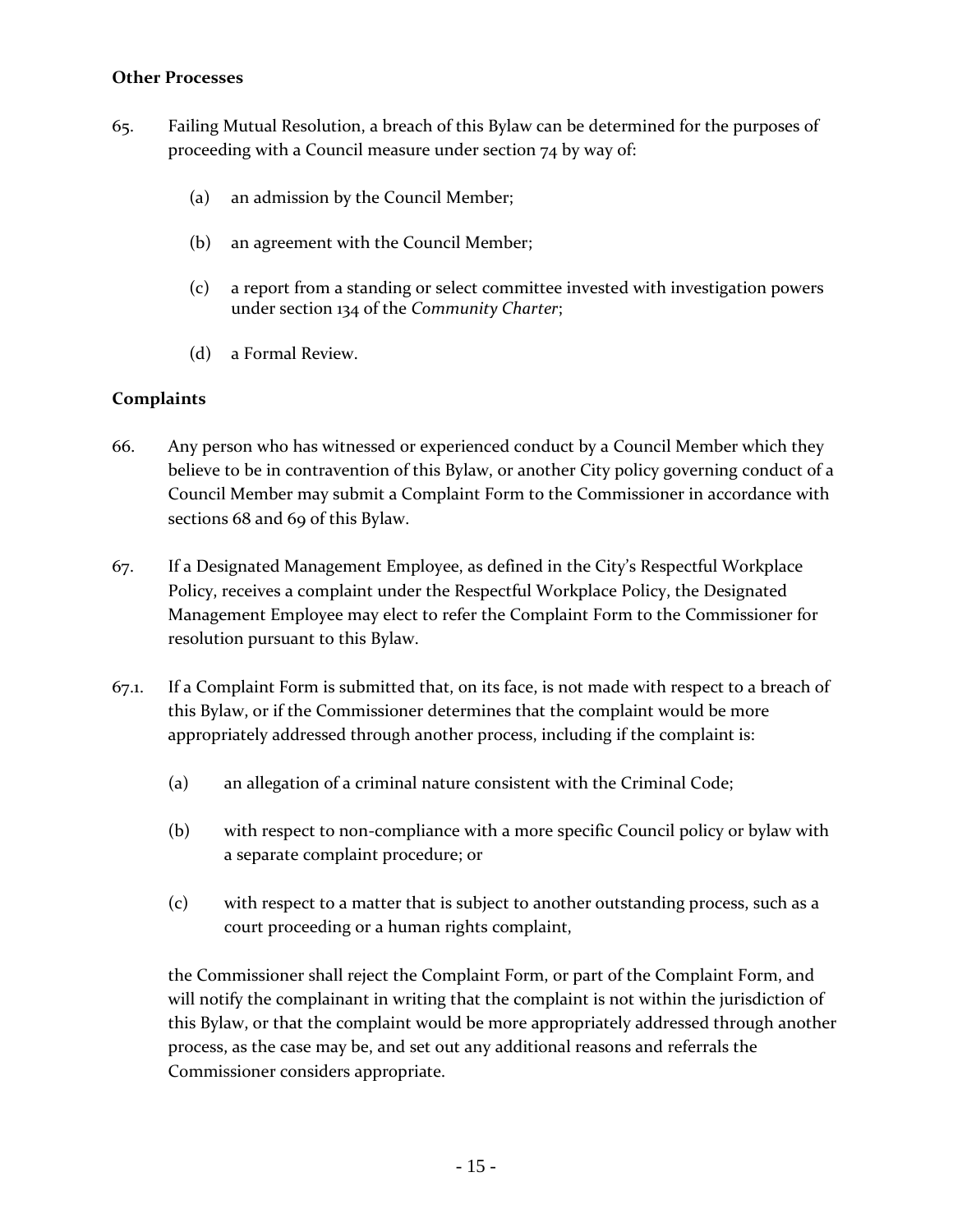- 67.2. The Commissioner shall suspend processing a complaint received in the period from April 12 of the year of the general local election until the day after the general voting day, when the Commissioner may recommence processing the complaint in respect of a Council Member who has been re-elected. Any deadlines applicable to the complaint will be extended by the number of days in which the processing was suspended.
- 67.3. In the period 90 days prior to general voting day, the Commissioner may suspend any investigation underway until the day after the general voting day, when the Commissioner may recommence the investigation in respect of a Council Member who has been reelected. Any deadlines applicable to the investigation will be extended by the number of days in which the investigation was suspended.

# <span id="page-17-0"></span>**Formal Review**

- 68. The complainant may request to proceed with a Formal Complaint by submitting to the Commissioner a Complaint Form in accordance with section 69 of this Bylaw. The Complaint Form shall contain the particulars of the complaint, including the dates on which the conduct that is the subject of the complaint occurred.
- 69. The complainant must submit the Complaint Form within six months of the date of the alleged contravention of this Bylaw, unless the parties have agreed in writing to postpone this deadline in order to pursue another resolution process.
- 69.1. Notwithstanding section 64.1, the Commissioner may take reasonable measures to resolve a complaint made by any person before proceeding to a Formal Review.
- 70. Within ten business days of accepting a Complaint Form as a Formal Complaint, the Commissioner shall send written notice to the complainant that the complaint has been accepted for Formal Review, in accordance with section  $7<sub>1</sub>(a)$  of the Code, and determine the appropriate stage to begin the Formal Review:
	- (a) Stage  $1$  with the informal steps in accordance with sections  $54$  through 63 of this Bylaw; or
	- (b) Stage 2 with an investigation.
- 70.1. After an investigation has begun, the Commissioner may take steps the Commissioner determines to be suitable to have the matter resolved through the Individual Steps to Resolution or Mutual Resolution processes, or another reasonable process, either concurrently with or upon suspending the investigation.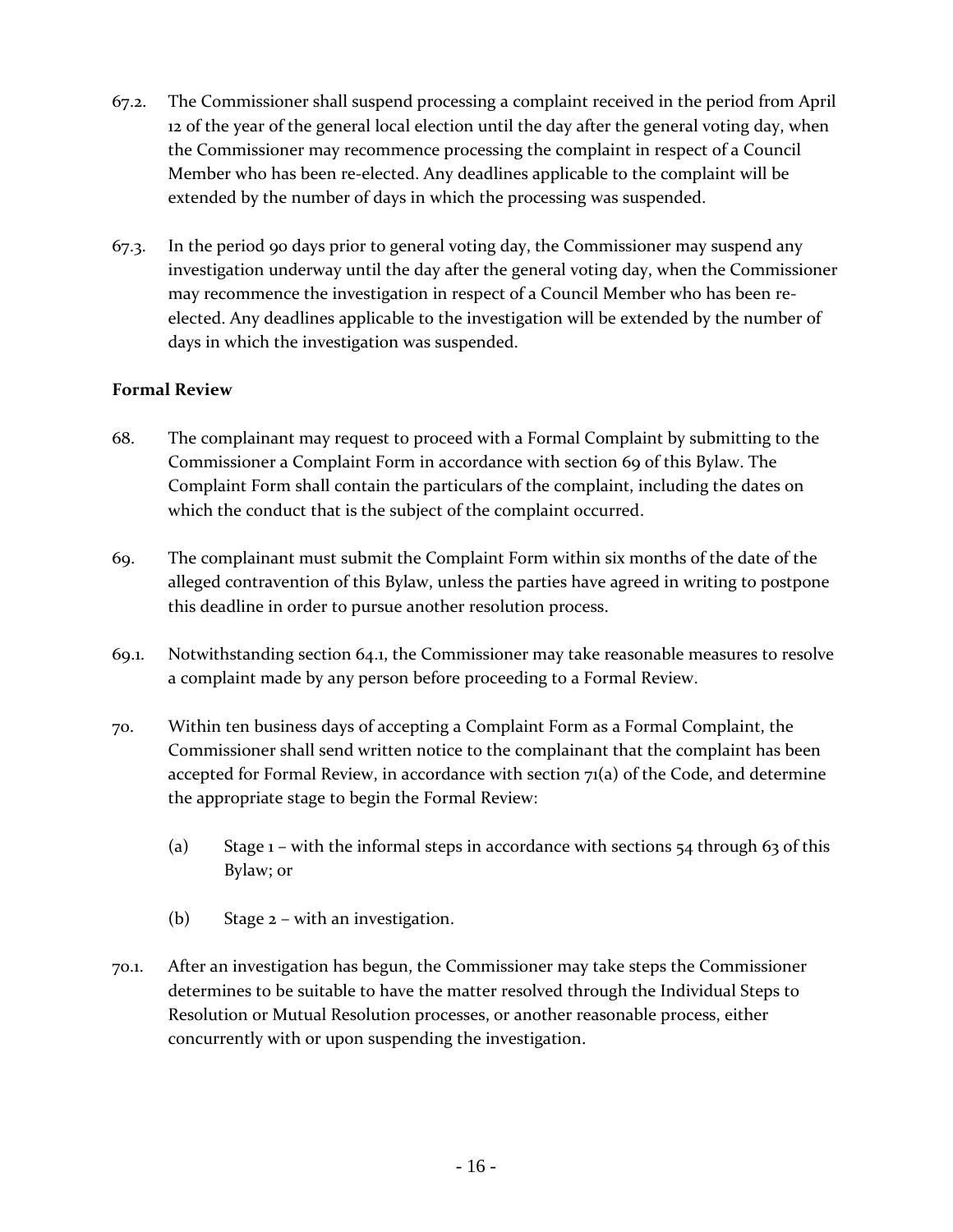- 71. In keeping with the principles of procedural fairness, the Commissioner shall:
	- (a) confirm acceptance of the Formal Complaint to the complainant;
	- (b) notify the Council Member of the allegation, provide the Council Member with a copy of this Bylaw and advise the complainant of this notification;
	- (c) receive information from any witnesses who the Commissioner believes may have information relevant to the complaint, and this information may be received through written documentation, interviews, or informal hearings;
	- (d) keep both the complainant and the Council Member aware of any allegations made against them and ensure that they are given a reasonable opportunity to respond; and
	- (e) inform the complainant and the Council Member that they may be accompanied by a representative, including a lawyer, of their choice during the Formal Review process, including the closed meeting described in sections 84 and 85 of this Bylaw.
- 72. If the Council Member fails to respond, the Mayor at the request of the Commissioner may compel witnesses under section 134 of the *Community Charter*.
- 73. The Commissioner shall ensure all details, dates, conversations and meetings are documented. These working records created by the Commissioner are confidential*.* Once the investigation has been completed, the Commissioner shall prepare a written report and provide a copy of the report to the City Manager and Council. The report must, at a minimum, contain a description of the allegations, a summary of the evidence of the parties and the witnesses, and a determination of whether a contravention occurred. The report may also provide recommendations with respect to the potential outcome.

# <span id="page-18-0"></span>**Council Determination of Measures**

- 74. Council shall decide on the appropriate measures, if any, warranted by a contravention of this Bylaw and shall take such action as Council considers appropriate in the circumstances, after:
	- (a) reviewing the report of the Commissioner;
	- (b) considering the factors described in section 75 and the measures enumerated in section 76; and
	- (c) conducting a closed meeting in accordance with the process described in sections 84 and 85 of this Bylaw.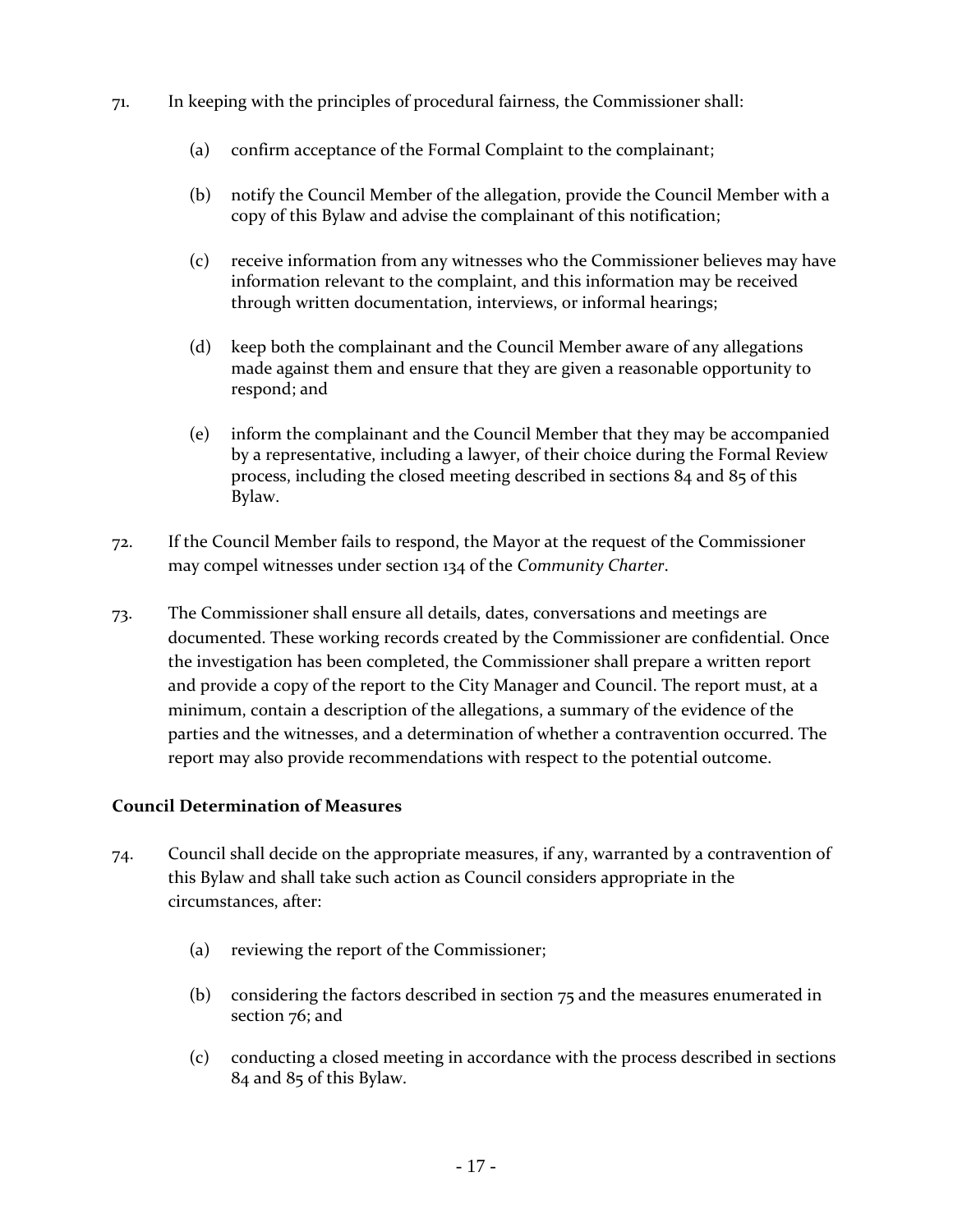- 75. In determining the appropriate measure, Council shall consider the following factors:
	- (a) the degree and nature of the conduct;
	- (b) whether the contravention was a single or repeated act;
	- (c) whether the Council Member was told that the conduct was unwelcome or offensive, and nonetheless continued the conduct;
	- (d) the nature of the work relationship of the complainant and the respondent, and whether the Council Member was in a position of authority over the complainant, such that the degree and nature of the conduct was thereby exacerbated by an abuse of power;
	- (e) the impact of the contravention on the complainant;
	- (f) the Council Member's acknowledgment of wrongdoing; and
	- (g) the Council Member's history of other contraventions.
- 76. Council may impose the following measures after considering the factors described in section 75, including, but not limited to:
	- (a) an apology from the Council Member in substantially the form set out in Schedule B;
	- (b) removal of the Council Member from appointments such as chairperson, committees, commissions or Advisory Bodies;
	- (c) motion of censure;
	- (d) mandatory training on City Business, the *Community Charter*, or this Bylaw;
	- (e) referral to a prosecutor or police;
	- (f) any other action recommended by the Commissioner; and

(g) any other measure permitted by the *Community Charter*, the *Local Government Act*, the *Local Elections Campaign Financing Act and the Charter of Rights and Freedoms.*

77. The Council decision under section 74 will be in writing and provided to the complainant and Council Member within ten working days of the closed meeting conducted in accordance with sections 84 and 85 of this Bylaw.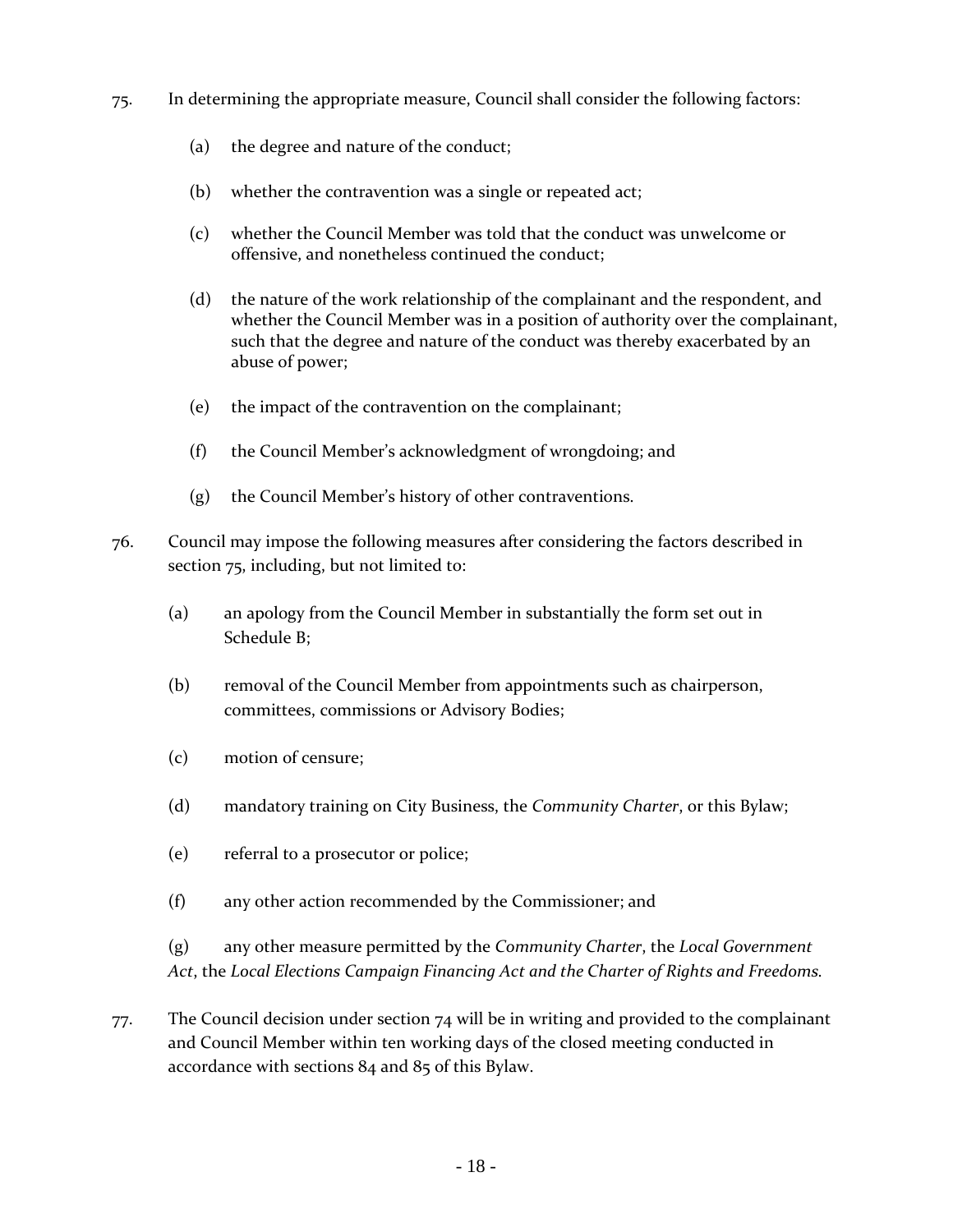#### <span id="page-20-0"></span>**Staff Responsibilities in the Complaint Process**

- 78. If the Commissioner concludes that a contravention has occurred, the City Manager shall consider reasonable action to protect the complainant from any subsequent action or reprisal. The City Manager shall also consider reasonable action to protect the rights of the subject Council Member and to see that no reprisal takes place beyond the measure determined by Council.
- 79. If the Commissioner finds that the original complaint was initiated in bad faith, with willful misconduct or intent to harm, where the complainant is a Council Member, Council may consider appropriate measures in respect of the complainant and where the complainant is Staff, the City Manager may consider appropriate measures in respect of the complainant.
- 80. A copy of the Commissioner's report and the Council decision will be retained in a confidential file maintained by the City Manager, except when all or part of the decision is disclosed to the public in accordance with the *Freedom of Information and Protection of Privacy Act.*
- 81. The Commissioner may proceed with a Formal Review:
	- (a) even if the complainant withdraws the complaint; or
	- (b) at any time the Commissioner considers the Individual Steps to Resolution, Mutual Steps to Resolution, or other informal processes under this Bylaw are inappropriate.
- 82. If approved by Council, the City Manager shall consider implementing administrative changes to City policies or procedures recommended by the Commissioner's report.

# <span id="page-20-1"></span>**Fairness Procedures Applicable to Council Determination of Measures**

- 83. Sections 84 and 85 only apply if the complaint is not resolved under sections  $54$  through 63 of this Bylaw and if Council is considering measures under section 74.
- 84. The Mayor, or the Corporate Officer if the Mayor is alleged to have contravened this Bylaw, will notify the affected Council Member in writing that Council will be considering their conduct at a closed meeting. The notice and form of resolution where a breach is believed to have been proved are set out in Schedule A. The notice must be delivered at least seven business days in advance of the closed meeting at which Council will consider the measure, if any, that it will impose in accordance with section 74 of this Bylaw. The Corporate Officer will ensure that the matter is placed on the agenda of the closed meeting. At the closed meeting, the affected Council Member may be represented by legal counsel, which may be reimbursed in accordance with section 89 of this Bylaw.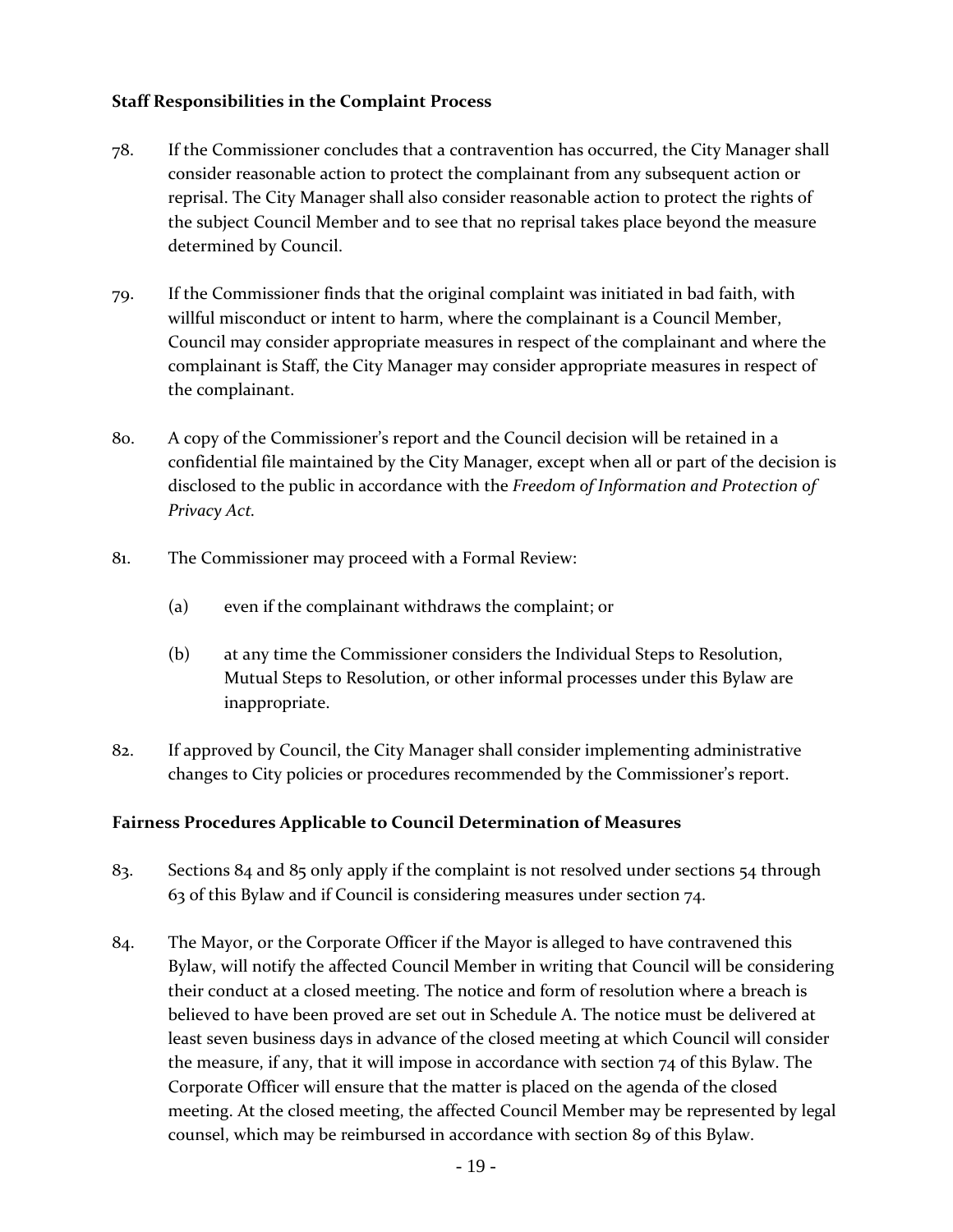- 85. The process at the closed meeting may vary depending on the situation, but the following elements will be incorporated:
	- (a) Council will read the Commissioner's determination of whether a contravention of this Bylaw occurred;
	- (b) the affected Council Member will be provided with reasonable notice in accordance with section  $7(16)$  and given the opportunity to make submissions to Council, with legal counsel if the Council Member desires, which submissions, without limitation, may include explanations for the impugned behavior or suggestions on the measures that Council might impose as a result of the conduct;
	- (c) after the affected Council Member has made the submissions to Council, the Council Member will leave the meeting room and those Council Members without a conflict of interest will consider the measures, if any, to impose in accordance with section 76 of this Bylaw; and
	- (d) written notice of the decision will be given in accordance with section 77 of this Bylaw.

#### <span id="page-21-0"></span>**Mandatory Training**

86. If the Commissioner recommends mandatory training for a Council Member, and if Council resolves to accept the recommendation pursuant to section 76(d) of this Bylaw, then the Council Member shall attend the training.

#### <span id="page-21-1"></span>**Obstruction**

87. It is a contravention of this Bylaw to obstruct the Commissioner in the carrying out of their responsibilities, as for example, by the destruction of documents or the erasing of electronic communications relevant to a complaint.

# <span id="page-21-2"></span>**Legal Fees**

- 88. If a member of Staff is a complainant under this Bylaw, the City Manager may authorize the member of Staff to be reimbursed for legal fees reasonably incurred if the complaint was meritorious and a written request for reimbursement is filed with the City Manager within three months of any final disposition of a complaint under this Bylaw.
- 89. The City will pay the reasonably incurred legal fees of a Council Member who is subject to a Formal Complaint under this Bylaw, provided that:
	- (a) the Commissioner ultimately does not determine that the Council Member acted with dishonesty, gross negligence, or malicious or willful misconduct; or
	- (b) in any event, if Council so resolves after considering all the circumstances.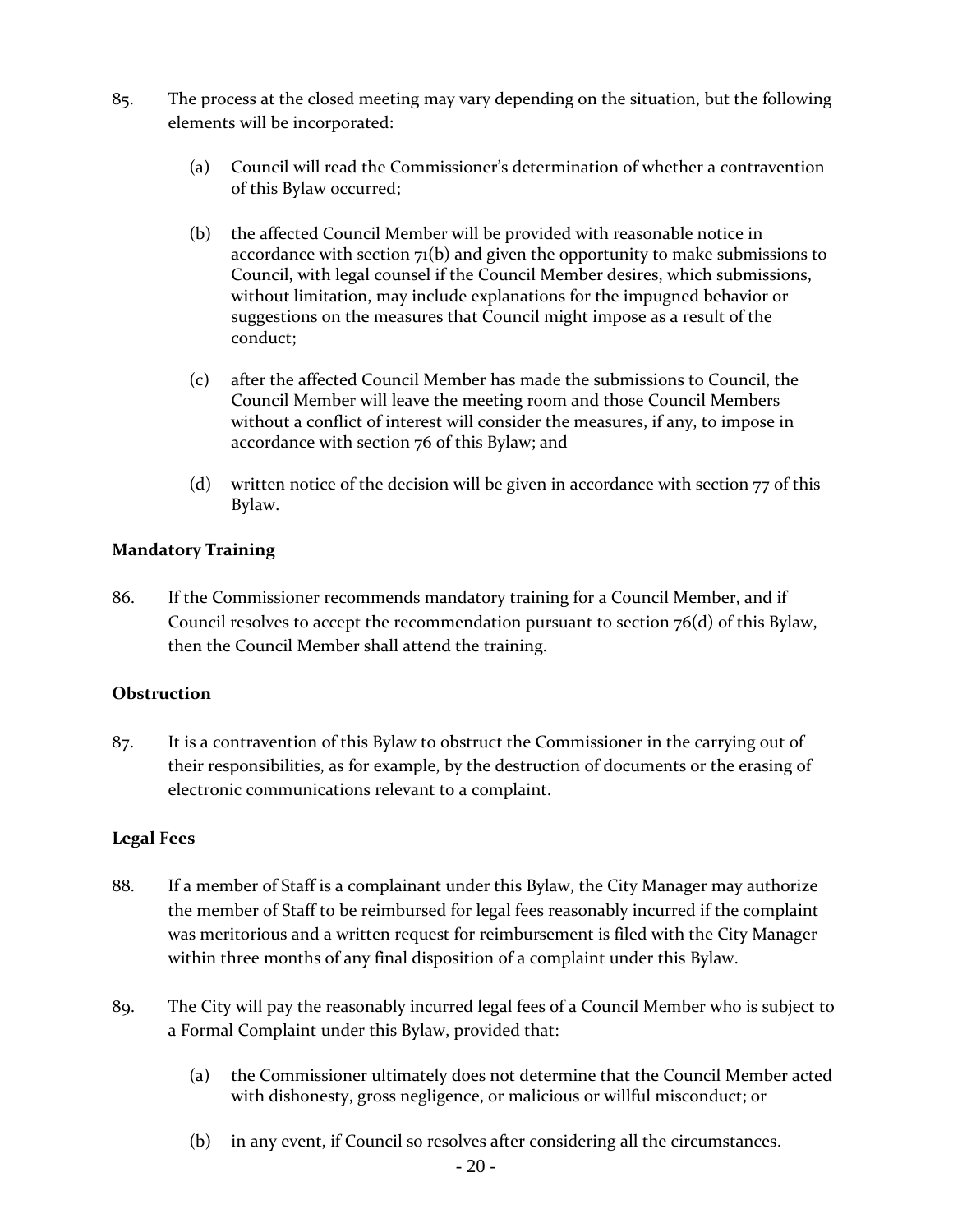- 89.1. If, in the opinion of the Commissioner, the Council Member's lawyer acts in a manner which has unnecessarily and excessively raised costs for the proceedings, the Commissioner may recommend that a portion of the legal fees referred to in section 89 not be paid. The City will withhold payment in accordance with the recommendation of the Commissioner unless Council resolves otherwise.
- 89.2. Subject to a Council resolution under section 89(b), if the Commissioner makes a finding that the Council Member acted with dishonesty, gross negligence, or malicious or willful misconduct, then the Council Member will reimburse the City for the legal fees already paid by the City in relation to the matter, and the City will not pay any further legal fees of the Council Member in relation to the matter

# <span id="page-22-0"></span>**General**

- 90. The Corporate Officer will cause:
	- (a) this Bylaw to be visible and accessible on the City's website, and
	- (b) electronic copies of this Bylaw to be made available to all Staff and Council Members in easily accessible locations, including the City's intranet.
- 91. If any portion of this Bylaw is inconsistent with a binding collective agreement with the City or federal or provincial legislation, that portion and only that portion of this Bylaw will have no application to the extent of that inconsistency and all other portions of the Bylaw will continue in full force and effect.

# <span id="page-22-1"></span>**Citation**

92. This Bylaw may be cited as the "Council Code of Conduct Bylaw, 2020, No. 20020".

PASSED FIRST READING on the 6th day of April, 2020. PASSED SECOND READING on the 6th day of April, 2020. PASSED THIRD READING, as amended, on the 20th day of April, 2020.

RECONSIDERED AND FINALLY ADOPTED, signed by the Mayor and Clerk, and sealed with the Corporate Seal on the 4th day of May, 2020.

\_\_\_\_\_\_\_\_\_\_\_\_\_\_\_\_\_\_\_\_\_MAYOR

\_\_\_\_\_\_\_\_\_\_\_\_\_\_\_\_\_\_\_\_\_CLERK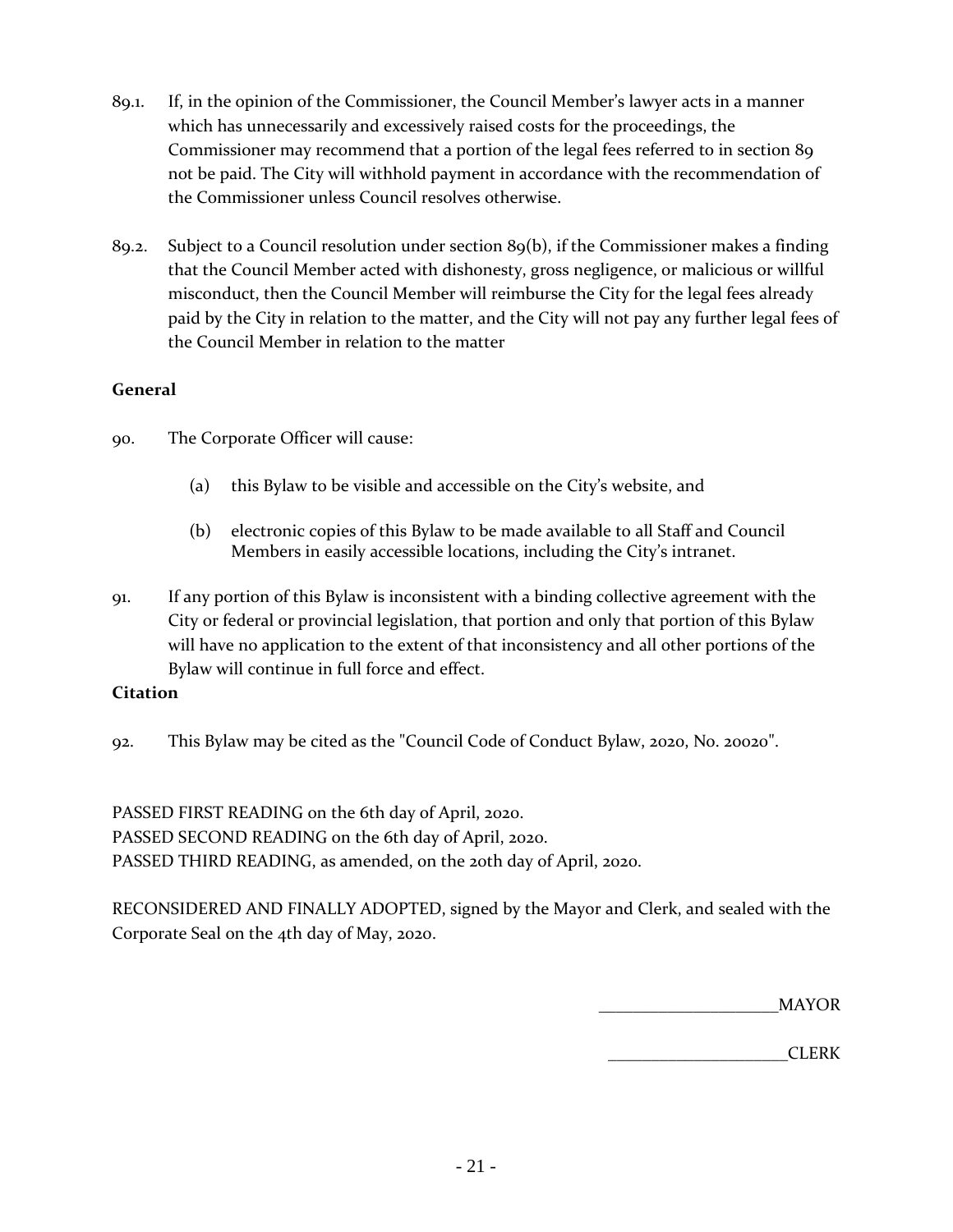# **SCHEDULE A**

# <span id="page-23-0"></span>NOTICE TO COUNCIL MEMBER OF COUNCIL CONSIDERATION OF BREACH OF THE COUNCIL MEMBER CONDUCT BYLAW

# **CONFIDENTIAL**

*Date*

Dear [*Insert Name of Subject Council Member*],

Please be advised that the City of Surrey Ethics Commissioner (the "Commissioner") believes that you may have breached **COUNCIL CODE OF CONDUCT BYLAW, 2020, NO. 20020**. I am placing this matter on the agenda of the Council closed meeting to be held on [*Insert date - must be at least seven business days from date this is delivered to member*].

The reason for the meeting is to consider the Commissioner's report and recommendations, and to consider a resolution in relation to this breach.

Enclosed is a copy of the Resolution that will be considered at the meeting for discussion, debate and a vote. Note that one of the possible ultimate outcomes of the process described in the Resolution is that Council may be considering imposing sanctions flowing from the breach, including removing you from your appointment to committees or other appointments, censuring you, requiring an apology, requiring training, referral to a prosecutor or police, seeking damages, releasing a public statement, or following any other recommendation of the Ethics Commissioner.

I wish to expressly notify you that you may retain legal counsel to represent your interests in this matter. Prior to Council voting at the in-camera meeting to determine which sanction they wish to invoke, if any, you will be provided with the opportunity to address Council regarding the contents of the draft form of resolution and any other documents that Council may have before it.

Following any submissions, you (or your legal counsel) make at the in camera meeting, Council will retreat and consider this matter. We will attempt to decide what measure or measures (if any) are appropriate under the bylaw.

Regarding any Council decisions, we will provide you with written reasons for our decision(s). Sincerely, (Mayor) Encls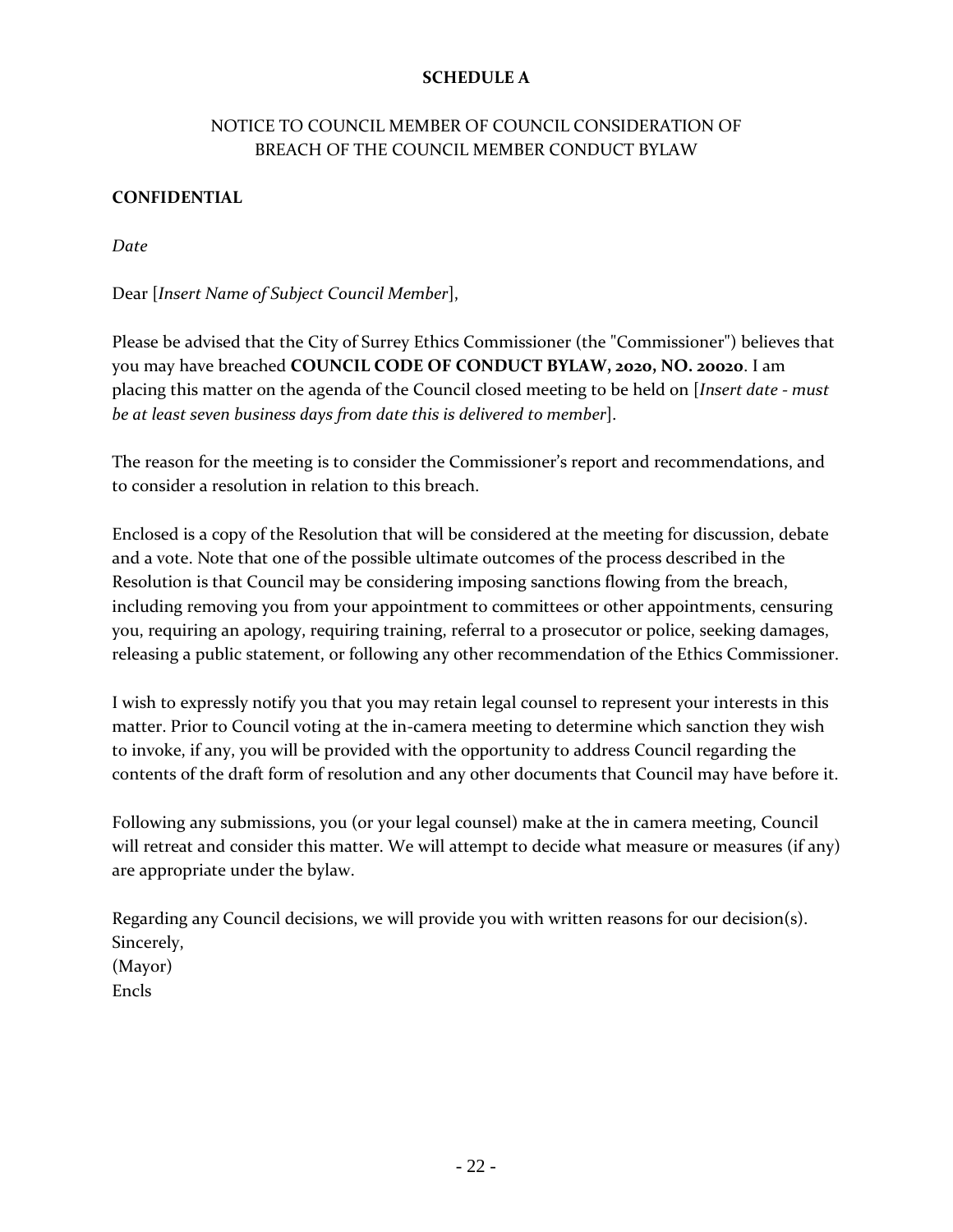# **SCHEDULE A (Continued) RESOLUTION (IN CAMERA)**

# **CONFIDENTIAL**

Whereas Council has concluded that [*Insert name*] has breached **COUNCIL CODE CONDUCT BYLAW, 2020, NO. 20020**. by [INSERT];

And Whereas [*Insert name*] has been afforded procedural fairness with respect to Council's consideration of this matter, and in particular [*Insert name*] was notified at least seven business days in advance:

- (a) that Council would be considering the matter of the breach of and was given a copy of this draft Resolution and any documents that may be considered by Council, including the report and recommendations of the City of Surrey Ethics Commissioner;
- (b) that Council may consider, subject to continuing procedural fairness, sanctions including an in-camera motion of censure, removal from any appointment to committee or external entity, referral to law enforcement or a prosecutor, seeking damages, reduction or elimination of remuneration, or public notification of any sanctions;

Whereas [*Insert name*] was expressly informed of their right to retain legal counsel and for their legal counsel to be present at the Council meeting in which this Resolution would be discussed and voted on;

Whereas [*Insert Name*] was given the opportunity to personally, or via their legal counsel, make submissions to the rest of Council regarding their conduct in this matter;

Whereas Council has considered the submissions made by [*Insert Name*] and/or their legal counsel;

Whereas Council has attempted to reach a consensus as to the appropriate measures;

Whereas Council has provided united or separate written reasons so that [*Insert name*] understands the basis for the decision to address the concern that [Insert name] is alleged to have breached the bylaw;

Be it Resolved as follows:

- 1. That Council shall address what it has concluded to be a breach of **COUNCIL CODE OF CONDUCT BYLAW, 2020, NO. 20020**, by way of (as applicable):
	- (a) A motion of censure;
	- (b) Removal from [insert name] committee or [Insert outside appointment];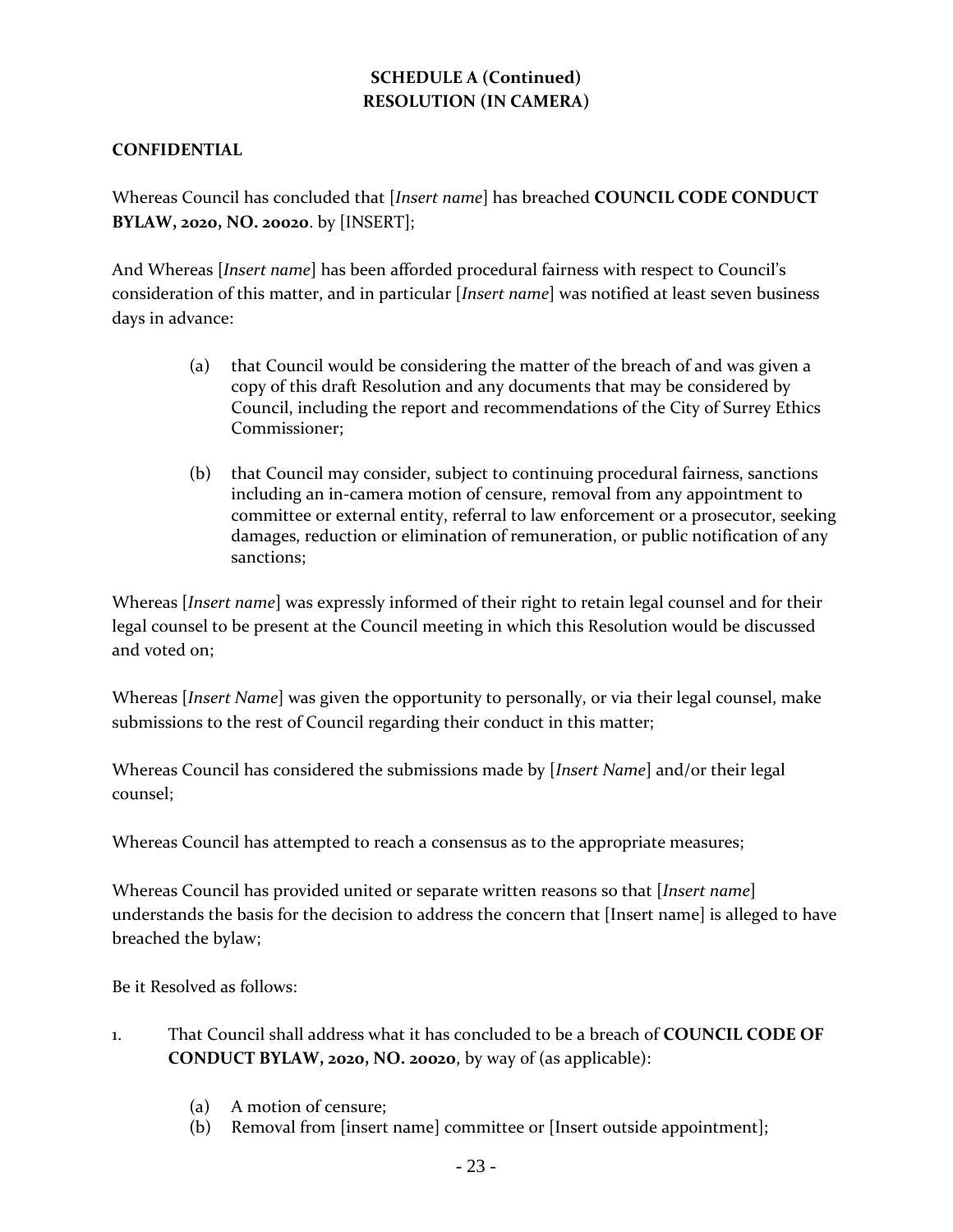- (c) Revocation of appointment to [insert external agency or entity];
- (d) Referral to a crown prosecutor;
- (e) Public notification of sanctions;
- (f) Seeking damages;
- (g) Referral to police for an investigation under the Criminal Code or [*Insert provincial statute*];
- (h) Mandatory training;
- (i) Requirement for apology.
- 2. That Council will consider pursuing all legal options available with respect to any potential future breaches of the bylaw on the part of [*Insert name*];
- 3. That the Corporate Officer be directed to publish a media release containing the information concerning this matter that may be released in keeping with the City's obligations pursuant to the *Freedom of Information and Protection of Privacy Act,*  substantially with the content of the following: [*Insert wording*].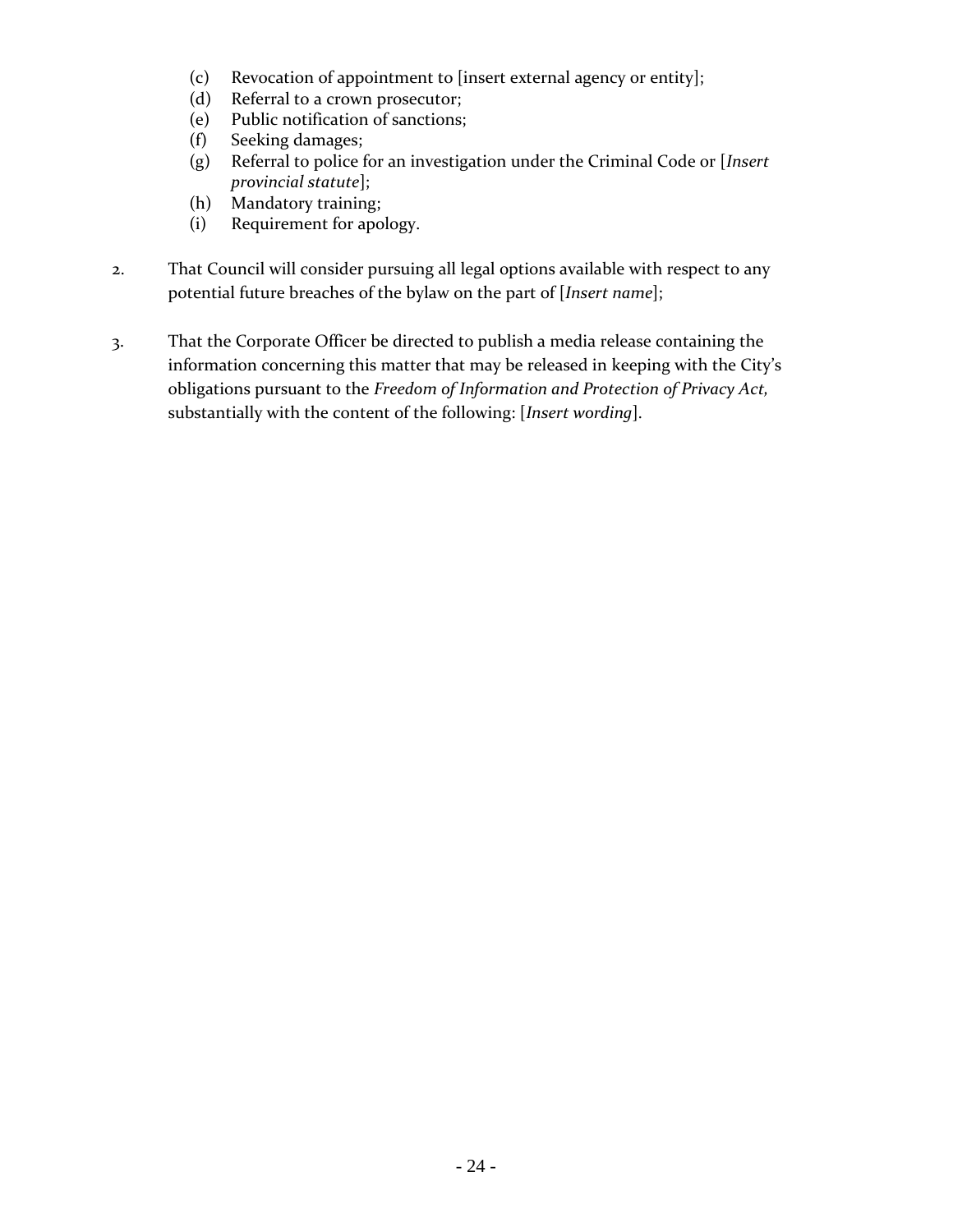#### **SCHEDULE B**

<span id="page-26-0"></span>[DATE]

#### **PERSONAL AND CONFIDENTIAL**

**[Name of Recipient] [Title] City of Surrey** [Address] [City, Province Postal Code] **Dear [title] [last name]: Re: Apology [subject]**

As you know, on *[date]*, I *[Briefly set out the nature of the offending conduct. It is recommended you provide dates, times and a description of the conduct at issue as you understand it]*.

On *[date]*, you confronted me about my behaviour/conduct and expressed *[describe briefly the conduct complained of and how it affected the offended person]*.

I acknowledge that my conduct / actions made you feel *[describe how it affected the offended person]* and I admit that my *[actions / conduct]* were *[reformulate why your actions were wrong in your own words – ex: offensive, derogatory, belittling, in poor taste, defamatory, wrong, discriminatory, callous, harmful to your reputation etc.]*.

Having reflected on **[***your complaint / our conversation/ the decision of Council***]**, I take full responsibility for my *[actions / conduct]* and wish to apologize for the harm that I have caused you. My behaviour was not in keeping with the key principles of our Council's Code of Conduct. In particular, I acknowledge that my conduct was in violation of *[identify the section(s) of the Code of Conduct breached].*

**(ALTERNATIVELY, IF HELD BY COUNCIL TO HAVE BEEN A VIOLATION OF THE CODE OF CONDUCT REPLACE WITH THE BELOW**:

In light of Council having concluded that my conduct constituted a violation of the City's Council Code of Conduct, I acknowledge that my conduct / actions made you feel *[describe how it affected the offended person]* and I admit that my *[actions / conduct]* were *[reformulate why your actions were wrong in your own words – ex: offensive, derogatory, belittling, in poor taste, defamatory, wrong, discriminatory, callous, harmful to your reputation etc.])*